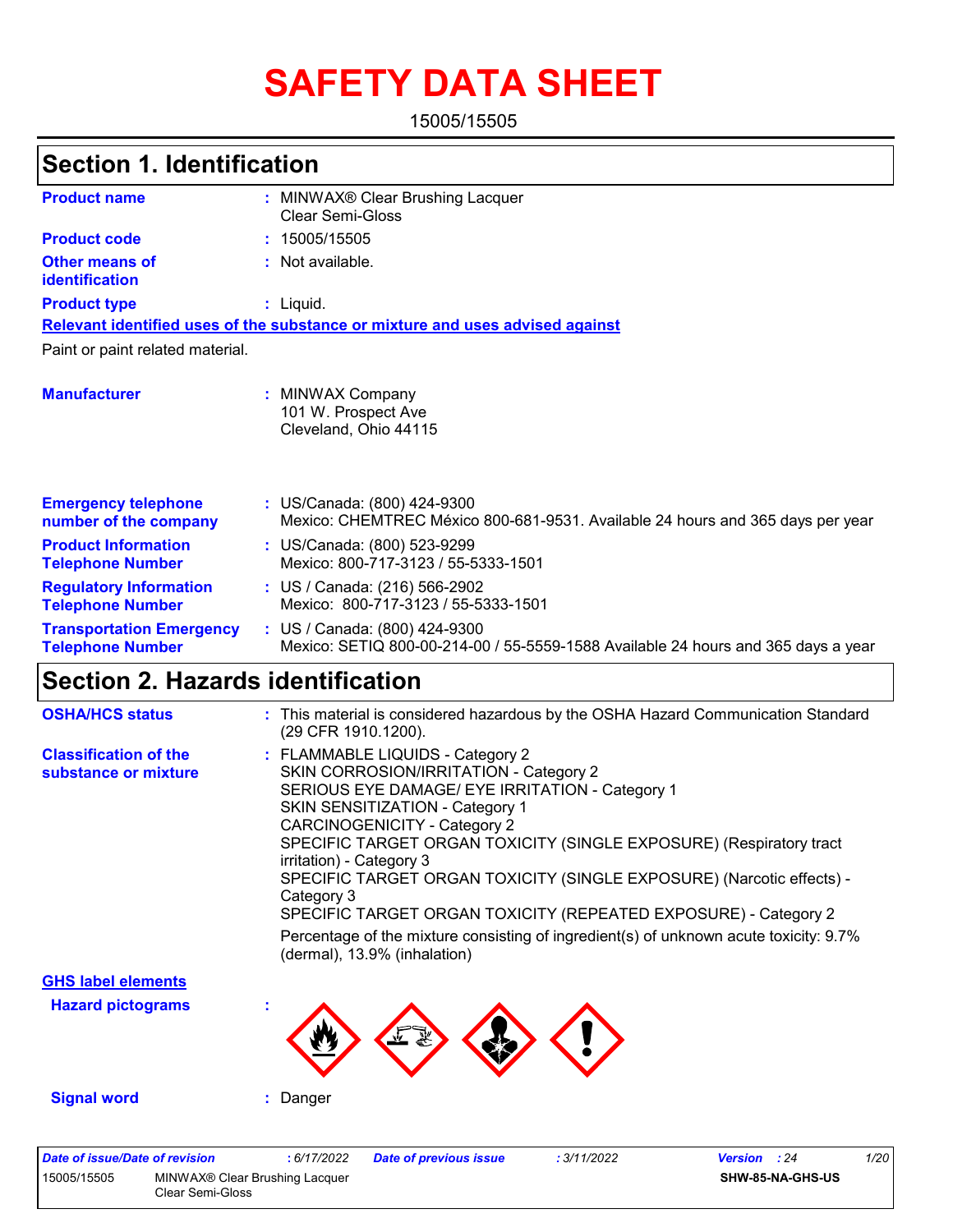### **Section 2. Hazards identification**

| <b>Hazard statements</b>                   | : Highly flammable liquid and vapor.<br>Causes skin irritation.<br>May cause an allergic skin reaction.<br>Causes serious eye damage.<br>May cause respiratory irritation.<br>May cause drowsiness or dizziness.<br>Suspected of causing cancer.<br>May cause damage to organs through prolonged or repeated exposure.                                                                                                                                                                                                                                                                                                                       |
|--------------------------------------------|----------------------------------------------------------------------------------------------------------------------------------------------------------------------------------------------------------------------------------------------------------------------------------------------------------------------------------------------------------------------------------------------------------------------------------------------------------------------------------------------------------------------------------------------------------------------------------------------------------------------------------------------|
| <b>Precautionary statements</b>            |                                                                                                                                                                                                                                                                                                                                                                                                                                                                                                                                                                                                                                              |
| <b>General</b>                             | : Read label before use. Keep out of reach of children. If medical advice is needed,<br>have product container or label at hand.                                                                                                                                                                                                                                                                                                                                                                                                                                                                                                             |
| <b>Prevention</b>                          | Obtain special instructions before use. Do not handle until all safety precautions have<br>been read and understood. Wear protective gloves, protective clothing and eye or face<br>protection. Keep away from heat, hot surfaces, sparks, open flames and other ignition<br>sources. No smoking. Use explosion-proof electrical, ventilating or lighting equipment.<br>Use non-sparking tools. Take action to prevent static discharges. Use only outdoors or<br>in a well-ventilated area. Do not breathe vapor. Wash thoroughly after handling.<br>Contaminated work clothing must not be allowed out of the workplace.                   |
| <b>Response</b>                            | : IF exposed or concerned: Get medical advice or attention. IF INHALED: Remove<br>person to fresh air and keep comfortable for breathing. Call a POISON CENTER or<br>doctor if you feel unwell. IF ON SKIN (or hair): Take off immediately all contaminated<br>clothing. Rinse skin with water. Wash contaminated clothing before reuse. IF ON SKIN:<br>Wash with plenty of water. If skin irritation or rash occurs: Get medical advice or<br>attention. IF IN EYES: Rinse cautiously with water for several minutes. Remove contact<br>lenses, if present and easy to do. Continue rinsing. Immediately call a POISON<br>CENTER or doctor. |
| <b>Storage</b>                             | : Store locked up. Store in a well-ventilated place. Keep container tightly closed. Keep<br>cool.                                                                                                                                                                                                                                                                                                                                                                                                                                                                                                                                            |
| <b>Disposal</b>                            | Dispose of contents and container in accordance with all local, regional, national and<br>international regulations.                                                                                                                                                                                                                                                                                                                                                                                                                                                                                                                         |
| <b>Supplemental label</b><br>elements      | DELAYED EFFECTS FROM LONG TERM OVEREXPOSURE. Contains solvents which<br>can cause permanent brain and nervous system damage. Intentional misuse by<br>deliberately concentrating and inhaling the contents can be harmful or fatal. WARNING:<br>This product contains chemicals known to the State of California to cause cancer and<br>birth defects or other reproductive harm.                                                                                                                                                                                                                                                            |
|                                            | Please refer to the SDS for additional information. Keep out of reach of children. Do not<br>transfer contents to other containers for storage.                                                                                                                                                                                                                                                                                                                                                                                                                                                                                              |
| <b>Hazards not otherwise</b><br>classified | : DANGER: Rags, steel wool, other waste soaked with this product, and sanding residue<br>may spontaneously catch fire if improperly discarded. Immediately place rags, steel<br>wool, other waste soaked with this product, and sanding residue in a sealed, water-filled,<br>metal container. Dispose of in accordance with local fire regulations.                                                                                                                                                                                                                                                                                         |

#### **Section 3. Composition/information on ingredients Substance/mixture :** Mixture

| Supstance/mixture                              | : MIXIUTE        |
|------------------------------------------------|------------------|
| <b>Other means of</b><br><b>identification</b> | : Not available. |

**CAS number/other identifiers**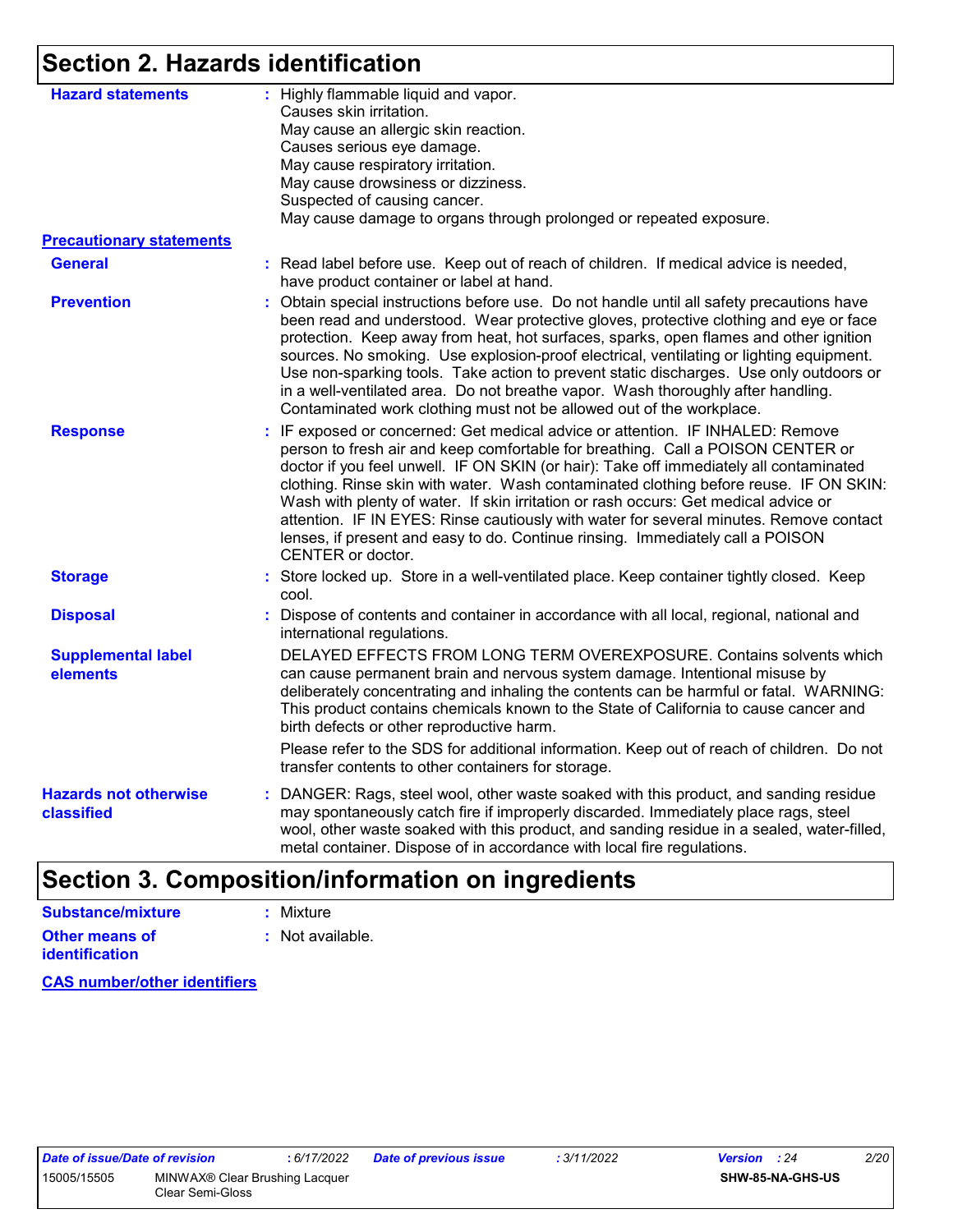### **Section 3. Composition/information on ingredients**

| <b>Ingredient name</b>         | % by weight | <b>CAS number</b> |
|--------------------------------|-------------|-------------------|
| 1-Butanol                      | 210 - ≤25   | 71-36-3           |
| n-Butyl Acetate                | ≥10 - ≤25   | 123-86-4          |
| Methyl n-Amyl Ketone           | ≤10         | 110-43-0          |
| <b>Cellulose Nitrate</b>       | ≤10         | 9004-70-0         |
| Di-isobutyl Ketone             | ≤10         | 108-83-8          |
| Xylene, mixed isomers          | $≤10$       | 1330-20-7         |
| Acetone                        | ≤10         | 67-64-1           |
| 2-Propanol                     | $\leq 5$    | 67-63-0           |
| Ethylbenzene                   | ≤2.3        | 100-41-4          |
| 4,6-Dimethyl-2-heptanone       | $≤3$        | 19549-80-5        |
| <b>Epoxy Polymer</b>           | $<$ 1       | 1675-54-3         |
| <b>Heavy Aliphatic Solvent</b> | ≤0.3        | 64742-82-1        |

Any concentration shown as a range is to protect confidentiality or is due to batch variation.

**There are no additional ingredients present which, within the current knowledge of the supplier and in the concentrations applicable, are classified and hence require reporting in this section.**

**Occupational exposure limits, if available, are listed in Section 8.**

### **Section 4. First aid measures**

| <b>Description of necessary first aid measures</b> |                                                                                                                                                                                                                                                                                                                                                                                                                                                                                                                                                                                                                                                                                                                                                                                                                                                                                                              |
|----------------------------------------------------|--------------------------------------------------------------------------------------------------------------------------------------------------------------------------------------------------------------------------------------------------------------------------------------------------------------------------------------------------------------------------------------------------------------------------------------------------------------------------------------------------------------------------------------------------------------------------------------------------------------------------------------------------------------------------------------------------------------------------------------------------------------------------------------------------------------------------------------------------------------------------------------------------------------|
| <b>Eye contact</b>                                 | : Get medical attention immediately. Call a poison center or physician. Immediately flush<br>eyes with plenty of water, occasionally lifting the upper and lower eyelids. Check for and<br>remove any contact lenses. Continue to rinse for at least 10 minutes. Chemical burns<br>must be treated promptly by a physician.                                                                                                                                                                                                                                                                                                                                                                                                                                                                                                                                                                                  |
| <b>Inhalation</b>                                  | : Get medical attention immediately. Call a poison center or physician. Remove victim to<br>fresh air and keep at rest in a position comfortable for breathing. If it is suspected that<br>fumes are still present, the rescuer should wear an appropriate mask or self-contained<br>breathing apparatus. If not breathing, if breathing is irregular or if respiratory arrest<br>occurs, provide artificial respiration or oxygen by trained personnel. It may be<br>dangerous to the person providing aid to give mouth-to-mouth resuscitation. If<br>unconscious, place in recovery position and get medical attention immediately. Maintain<br>an open airway. Loosen tight clothing such as a collar, tie, belt or waistband. In case of<br>inhalation of decomposition products in a fire, symptoms may be delayed. The exposed<br>person may need to be kept under medical surveillance for 48 hours. |
| <b>Skin contact</b>                                | : Get medical attention immediately. Call a poison center or physician. Wash with plenty<br>of soap and water. Remove contaminated clothing and shoes. Wash contaminated<br>clothing thoroughly with water before removing it, or wear gloves. Continue to rinse for<br>at least 10 minutes. Chemical burns must be treated promptly by a physician. In the<br>event of any complaints or symptoms, avoid further exposure. Wash clothing before<br>reuse. Clean shoes thoroughly before reuse.                                                                                                                                                                                                                                                                                                                                                                                                              |
| <b>Ingestion</b>                                   | : Get medical attention immediately. Call a poison center or physician. Wash out mouth<br>with water. Remove dentures if any. If material has been swallowed and the exposed<br>person is conscious, give small quantities of water to drink. Stop if the exposed person<br>feels sick as vomiting may be dangerous. Do not induce vomiting unless directed to do<br>so by medical personnel. If vomiting occurs, the head should be kept low so that vomit<br>does not enter the lungs. Chemical burns must be treated promptly by a physician.<br>Never give anything by mouth to an unconscious person. If unconscious, place in<br>recovery position and get medical attention immediately. Maintain an open airway.<br>Loosen tight clothing such as a collar, tie, belt or waistband.                                                                                                                  |

#### **Most important symptoms/effects, acute and delayed**

### **Potential acute health effects**

**Eye contact :** Causes serious eye damage.

| Date of issue/Date of revision |                                                    | : 6/17/2022 | Date of previous issue | : 3/11/2022 | <b>Version</b> : 24 | 3/20 |
|--------------------------------|----------------------------------------------------|-------------|------------------------|-------------|---------------------|------|
| 15005/15505                    | MINWAX® Clear Brushing Lacquer<br>Clear Semi-Gloss |             |                        |             | SHW-85-NA-GHS-US    |      |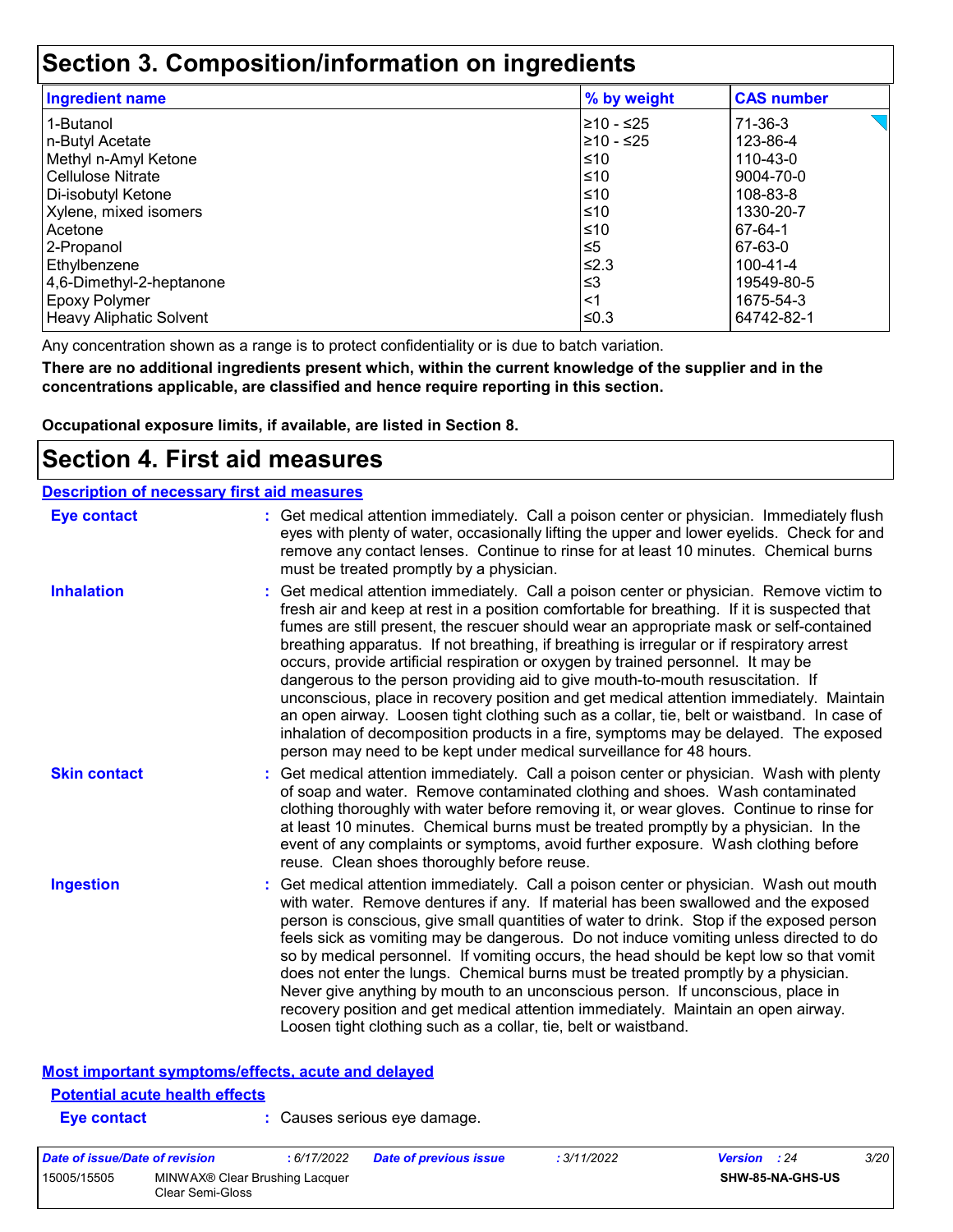## **Section 4. First aid measures**

| <b>Inhalation</b>                   | : Can cause central nervous system (CNS) depression. May cause drowsiness or<br>dizziness. May cause respiratory irritation.                                                                                                                                                                                                                                                                                    |
|-------------------------------------|-----------------------------------------------------------------------------------------------------------------------------------------------------------------------------------------------------------------------------------------------------------------------------------------------------------------------------------------------------------------------------------------------------------------|
| <b>Skin contact</b>                 | : Causes skin irritation. May cause an allergic skin reaction.                                                                                                                                                                                                                                                                                                                                                  |
| <b>Ingestion</b>                    | : Can cause central nervous system (CNS) depression.                                                                                                                                                                                                                                                                                                                                                            |
| <b>Over-exposure signs/symptoms</b> |                                                                                                                                                                                                                                                                                                                                                                                                                 |
| <b>Eye contact</b>                  | : Adverse symptoms may include the following:<br>pain<br>watering<br>redness                                                                                                                                                                                                                                                                                                                                    |
| <b>Inhalation</b>                   | : Adverse symptoms may include the following:<br>respiratory tract irritation<br>coughing<br>nausea or vomiting<br>headache<br>drowsiness/fatigue<br>dizziness/vertigo<br>unconsciousness                                                                                                                                                                                                                       |
| <b>Skin contact</b>                 | : Adverse symptoms may include the following:<br>pain or irritation<br>redness<br>blistering may occur                                                                                                                                                                                                                                                                                                          |
| <b>Ingestion</b>                    | : Adverse symptoms may include the following:<br>stomach pains                                                                                                                                                                                                                                                                                                                                                  |
|                                     | Indication of immediate medical attention and special treatment needed, if necessary                                                                                                                                                                                                                                                                                                                            |
| <b>Notes to physician</b>           | : In case of inhalation of decomposition products in a fire, symptoms may be delayed.<br>The exposed person may need to be kept under medical surveillance for 48 hours.                                                                                                                                                                                                                                        |
| <b>Specific treatments</b>          | : No specific treatment.                                                                                                                                                                                                                                                                                                                                                                                        |
| <b>Protection of first-aiders</b>   | : No action shall be taken involving any personal risk or without suitable training. If it is<br>suspected that fumes are still present, the rescuer should wear an appropriate mask or<br>self-contained breathing apparatus. It may be dangerous to the person providing aid to<br>give mouth-to-mouth resuscitation. Wash contaminated clothing thoroughly with water<br>before removing it, or wear gloves. |
|                                     |                                                                                                                                                                                                                                                                                                                                                                                                                 |

**See toxicological information (Section 11)**

## **Section 5. Fire-fighting measures**

| <b>Extinguishing media</b>                           |                                                                                                                                                                                                                                                                                                                                                                                                                                 |
|------------------------------------------------------|---------------------------------------------------------------------------------------------------------------------------------------------------------------------------------------------------------------------------------------------------------------------------------------------------------------------------------------------------------------------------------------------------------------------------------|
| <b>Suitable extinguishing</b><br>media               | : Use dry chemical, $CO2$ , water spray (fog) or foam.                                                                                                                                                                                                                                                                                                                                                                          |
| <b>Unsuitable extinguishing</b><br>media             | : Do not use water jet.                                                                                                                                                                                                                                                                                                                                                                                                         |
| <b>Specific hazards arising</b><br>from the chemical | : Highly flammable liquid and vapor. Runoff to sewer may create fire or explosion hazard.<br>In a fire or if heated, a pressure increase will occur and the container may burst, with the<br>risk of a subsequent explosion. The vapor/gas is heavier than air and will spread along<br>the ground. Vapors may accumulate in low or confined areas or travel a considerable<br>distance to a source of ignition and flash back. |
| <b>Hazardous thermal</b><br>decomposition products   | Decomposition products may include the following materials:<br>carbon dioxide<br>carbon monoxide<br>nitrogen oxides                                                                                                                                                                                                                                                                                                             |

| Date of issue/Date of revision |                                                    | : 6/17/2022 | <b>Date of previous issue</b> | : 3/11/2022 | <b>Version</b> : 24 |                         | 4/20 |
|--------------------------------|----------------------------------------------------|-------------|-------------------------------|-------------|---------------------|-------------------------|------|
| 15005/15505                    | MINWAX® Clear Brushing Lacquer<br>Clear Semi-Gloss |             |                               |             |                     | <b>SHW-85-NA-GHS-US</b> |      |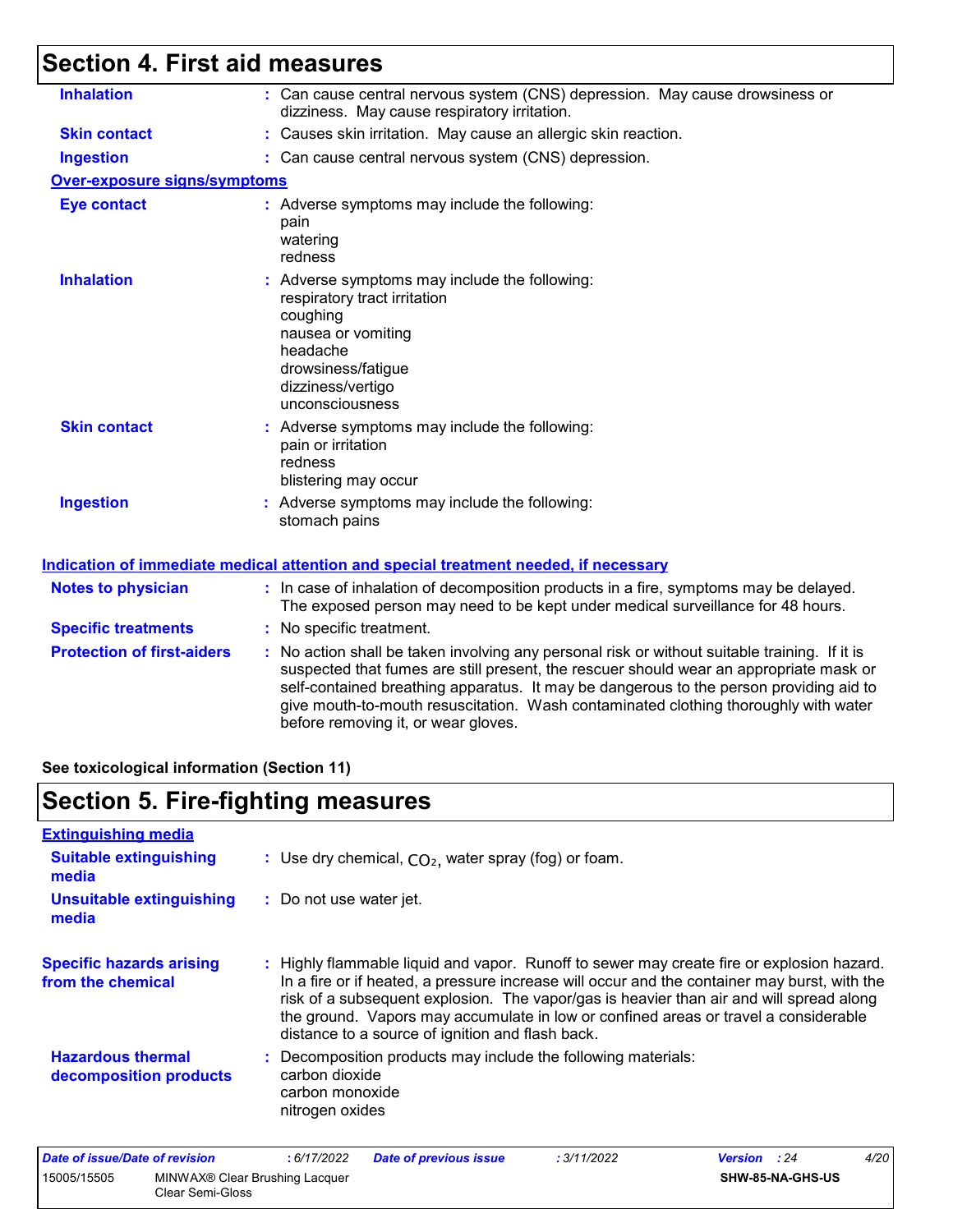### **Section 5. Fire-fighting measures**

| <b>Special protective actions</b><br>for fire-fighters   | : Promptly isolate the scene by removing all persons from the vicinity of the incident if<br>there is a fire. No action shall be taken involving any personal risk or without suitable<br>training. Move containers from fire area if this can be done without risk. Use water |
|----------------------------------------------------------|--------------------------------------------------------------------------------------------------------------------------------------------------------------------------------------------------------------------------------------------------------------------------------|
|                                                          | spray to keep fire-exposed containers cool.                                                                                                                                                                                                                                    |
| <b>Special protective</b><br>equipment for fire-fighters | : Fire-fighters should wear appropriate protective equipment and self-contained breathing<br>apparatus (SCBA) with a full face-piece operated in positive pressure mode.                                                                                                       |

### **Section 6. Accidental release measures**

|                                                       | Personal precautions, protective equipment and emergency procedures                                                                                                                                                                                                                                                                                                                                                                                                                                                                                                                                                                                                                                                                                                  |
|-------------------------------------------------------|----------------------------------------------------------------------------------------------------------------------------------------------------------------------------------------------------------------------------------------------------------------------------------------------------------------------------------------------------------------------------------------------------------------------------------------------------------------------------------------------------------------------------------------------------------------------------------------------------------------------------------------------------------------------------------------------------------------------------------------------------------------------|
| For non-emergency<br>personnel                        | : No action shall be taken involving any personal risk or without suitable training.<br>Evacuate surrounding areas. Keep unnecessary and unprotected personnel from<br>entering. Do not touch or walk through spilled material. Shut off all ignition sources.<br>No flares, smoking or flames in hazard area. Do not breathe vapor or mist. Provide<br>adequate ventilation. Wear appropriate respirator when ventilation is inadequate. Put<br>on appropriate personal protective equipment.                                                                                                                                                                                                                                                                       |
| For emergency responders                              | : If specialized clothing is required to deal with the spillage, take note of any information in<br>Section 8 on suitable and unsuitable materials. See also the information in "For non-<br>emergency personnel".                                                                                                                                                                                                                                                                                                                                                                                                                                                                                                                                                   |
| <b>Environmental precautions</b>                      | : Avoid dispersal of spilled material and runoff and contact with soil, waterways, drains<br>and sewers. Inform the relevant authorities if the product has caused environmental<br>pollution (sewers, waterways, soil or air).                                                                                                                                                                                                                                                                                                                                                                                                                                                                                                                                      |
| Methods and materials for containment and cleaning up |                                                                                                                                                                                                                                                                                                                                                                                                                                                                                                                                                                                                                                                                                                                                                                      |
| <b>Small spill</b>                                    | : Stop leak if without risk. Move containers from spill area. Use spark-proof tools and<br>explosion-proof equipment. Dilute with water and mop up if water-soluble. Alternatively,<br>or if water-insoluble, absorb with an inert dry material and place in an appropriate waste<br>disposal container. Dispose of via a licensed waste disposal contractor.                                                                                                                                                                                                                                                                                                                                                                                                        |
| <b>Large spill</b>                                    | : Stop leak if without risk. Move containers from spill area. Use spark-proof tools and<br>explosion-proof equipment. Approach release from upwind. Prevent entry into sewers,<br>water courses, basements or confined areas. Wash spillages into an effluent treatment<br>plant or proceed as follows. Contain and collect spillage with non-combustible,<br>absorbent material e.g. sand, earth, vermiculite or diatomaceous earth and place in<br>container for disposal according to local regulations (see Section 13). Dispose of via a<br>licensed waste disposal contractor. Contaminated absorbent material may pose the<br>same hazard as the spilled product. Note: see Section 1 for emergency contact<br>information and Section 13 for waste disposal. |

### **Section 7. Handling and storage**

### **Precautions for safe handling**

| <b>Protective measures</b> | : Put on appropriate personal protective equipment (see Section 8). Persons with a<br>history of skin sensitization problems should not be employed in any process in which<br>this product is used. Avoid exposure - obtain special instructions before use. Do not<br>handle until all safety precautions have been read and understood. Do not get in eyes<br>or on skin or clothing. Do not breathe vapor or mist. Do not ingest. Use only with<br>adequate ventilation. Wear appropriate respirator when ventilation is inadequate. Do<br>not enter storage areas and confined spaces unless adequately ventilated. Keep in the<br>original container or an approved alternative made from a compatible material, kept<br>tightly closed when not in use. Store and use away from heat, sparks, open flame or<br>any other ignition source. Use explosion-proof electrical (ventilating, lighting and<br>material handling) equipment. Use only non-sparking tools. Take precautionary<br>measures against electrostatic discharges. Empty containers retain product residue |
|----------------------------|-----------------------------------------------------------------------------------------------------------------------------------------------------------------------------------------------------------------------------------------------------------------------------------------------------------------------------------------------------------------------------------------------------------------------------------------------------------------------------------------------------------------------------------------------------------------------------------------------------------------------------------------------------------------------------------------------------------------------------------------------------------------------------------------------------------------------------------------------------------------------------------------------------------------------------------------------------------------------------------------------------------------------------------------------------------------------------------|
|                            | and can be hazardous. Do not reuse container.                                                                                                                                                                                                                                                                                                                                                                                                                                                                                                                                                                                                                                                                                                                                                                                                                                                                                                                                                                                                                                     |

| Date of issue/Date of revision |                                                    | : 6/17/2022 | <b>Date of previous issue</b> | : 3/11/2022 | <b>Version</b> : 24 |                         | 5/20 |
|--------------------------------|----------------------------------------------------|-------------|-------------------------------|-------------|---------------------|-------------------------|------|
| 15005/15505                    | MINWAX® Clear Brushing Lacquer<br>Clear Semi-Gloss |             |                               |             |                     | <b>SHW-85-NA-GHS-US</b> |      |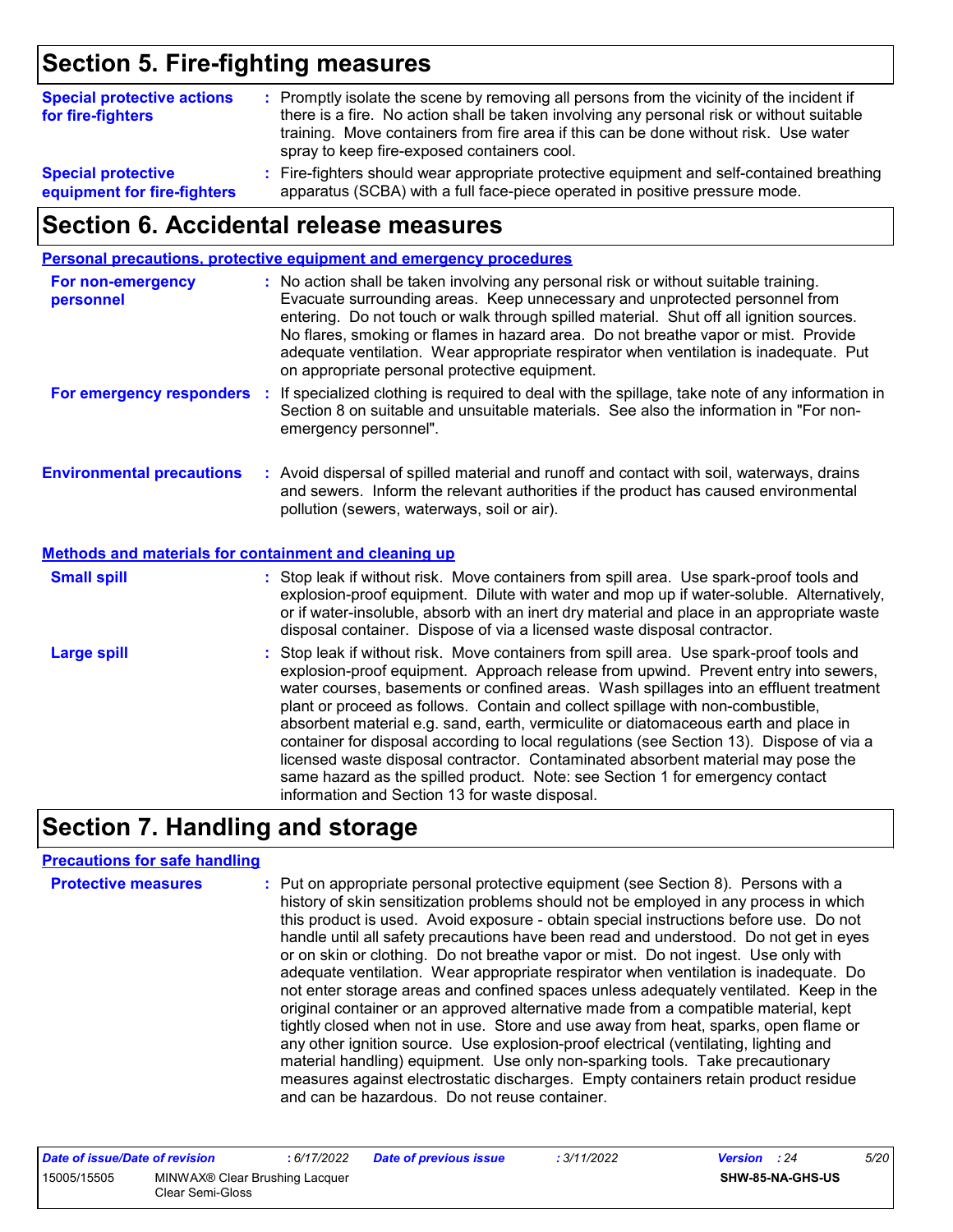## **Section 7. Handling and storage**

| <b>Advice on general</b><br>occupational hygiene                                 | : Eating, drinking and smoking should be prohibited in areas where this material is<br>handled, stored and processed. Workers should wash hands and face before eating,<br>drinking and smoking. Remove contaminated clothing and protective equipment before<br>entering eating areas. See also Section 8 for additional information on hygiene<br>measures.                                                                                                                                                                                                                                                                                                                                                      |
|----------------------------------------------------------------------------------|--------------------------------------------------------------------------------------------------------------------------------------------------------------------------------------------------------------------------------------------------------------------------------------------------------------------------------------------------------------------------------------------------------------------------------------------------------------------------------------------------------------------------------------------------------------------------------------------------------------------------------------------------------------------------------------------------------------------|
| <b>Conditions for safe storage,</b><br>including any<br><b>incompatibilities</b> | : Store in accordance with local regulations. Store in a segregated and approved area.<br>Store in original container protected from direct sunlight in a dry, cool and well-ventilated<br>area, away from incompatible materials (see Section 10) and food and drink. Store<br>locked up. Eliminate all ignition sources. Separate from oxidizing materials. Keep<br>container tightly closed and sealed until ready for use. Containers that have been<br>opened must be carefully resealed and kept upright to prevent leakage. Do not store in<br>unlabeled containers. Use appropriate containment to avoid environmental<br>contamination. See Section 10 for incompatible materials before handling or use. |

### **Section 8. Exposure controls/personal protection**

### **Control parameters**

### **Occupational exposure limits (OSHA United States)**

| <b>Ingredient name</b>                                                                         | CAS#                          | <b>Exposure limits</b>                                                                                                                                                                                                                                                                                                                                                        |
|------------------------------------------------------------------------------------------------|-------------------------------|-------------------------------------------------------------------------------------------------------------------------------------------------------------------------------------------------------------------------------------------------------------------------------------------------------------------------------------------------------------------------------|
| 1-Butanol                                                                                      | $71-36-3$                     | ACGIH TLV (United States, 1/2021).<br>TWA: 20 ppm 8 hours.<br>NIOSH REL (United States, 10/2020).<br>Absorbed through skin.<br>CEIL: 50 ppm<br>CEIL: 150 mg/m <sup>3</sup><br>OSHA PEL (United States, 5/2018).<br>TWA: 100 ppm 8 hours.<br>TWA: $300 \text{ mg/m}^3$ 8 hours.                                                                                                |
| n-Butyl Acetate                                                                                | 123-86-4                      | NIOSH REL (United States, 10/2020).<br>TWA: 150 ppm 10 hours.<br>TWA: 710 mg/m <sup>3</sup> 10 hours.<br>STEL: 200 ppm 15 minutes.<br>STEL: 950 mg/m <sup>3</sup> 15 minutes.<br>OSHA PEL (United States, 5/2018).<br>TWA: 150 ppm 8 hours.<br>TWA: 710 mg/m <sup>3</sup> 8 hours.<br>ACGIH TLV (United States, 1/2021).<br>STEL: 150 ppm 15 minutes.<br>TWA: 50 ppm 8 hours. |
| Methyl n-Amyl Ketone                                                                           | 110-43-0                      | ACGIH TLV (United States, 1/2021).<br>TWA: 50 ppm 8 hours.<br>TWA: 233 mg/m <sup>3</sup> 8 hours.<br>NIOSH REL (United States, 10/2020).<br>TWA: 100 ppm 10 hours.<br>TWA: 465 mg/m <sup>3</sup> 10 hours.<br>OSHA PEL (United States, 5/2018).<br>TWA: 100 ppm 8 hours.<br>TWA: 465 mg/m <sup>3</sup> 8 hours.                                                               |
| <b>Cellulose Nitrate</b><br>Di-isobutyl Ketone                                                 | 9004-70-0<br>108-83-8         | None.<br>ACGIH TLV (United States, 1/2021).<br>TWA: 25 ppm 8 hours.<br>TWA: $145 \text{ mg/m}^3$ 8 hours.<br>NIOSH REL (United States, 10/2020).<br>TWA: 25 ppm 10 hours.<br>TWA: 150 mg/m <sup>3</sup> 10 hours.                                                                                                                                                             |
| Date of issue/Date of revision<br>: 6/17/2022<br>15005/15505<br>MINWAX® Clear Brushing Lacquer | <b>Date of previous issue</b> | : 3/11/2022<br>6/20<br><b>Version</b> : 24                                                                                                                                                                                                                                                                                                                                    |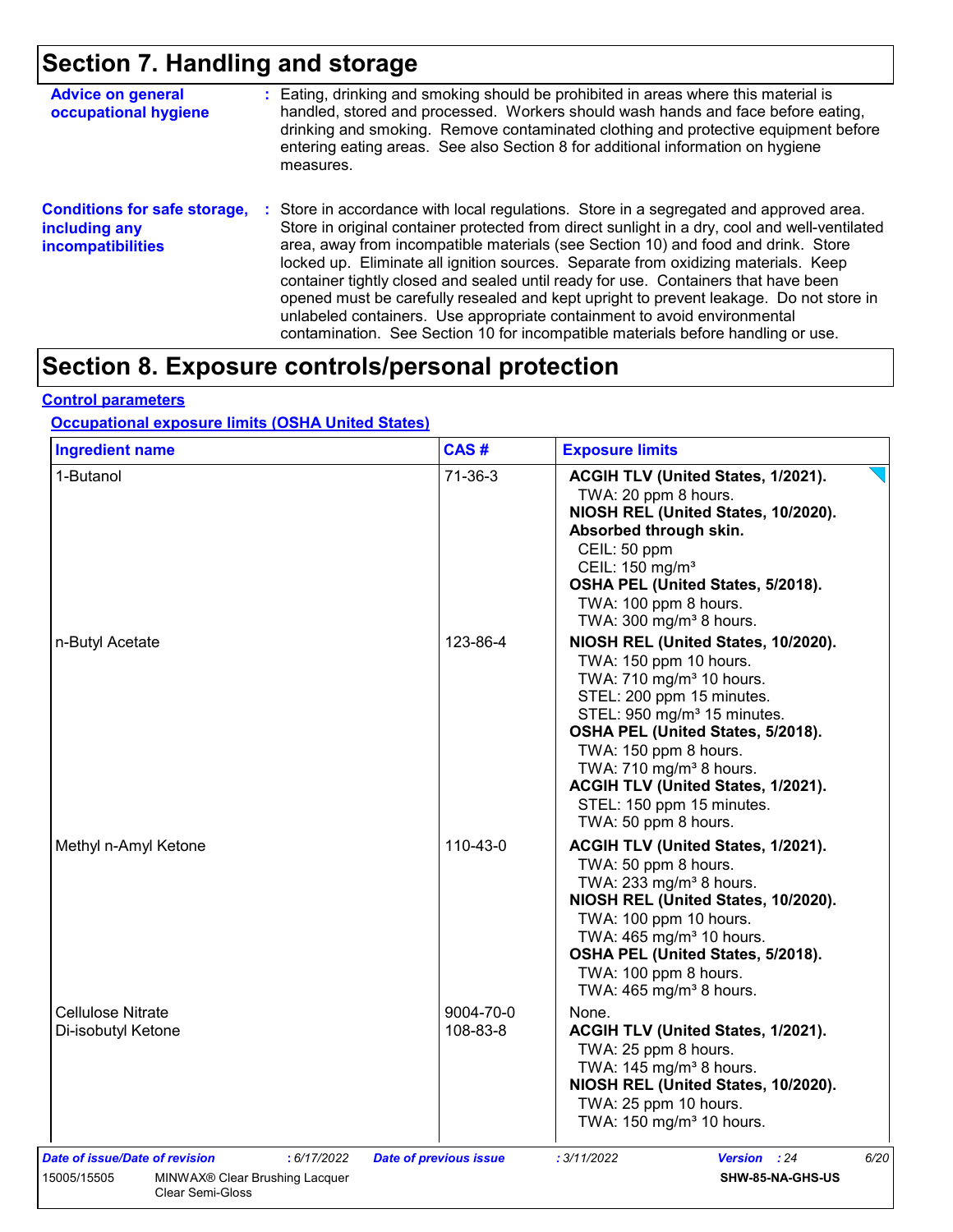|                          |                | OSHA PEL (United States, 5/2018).        |
|--------------------------|----------------|------------------------------------------|
|                          |                | TWA: 50 ppm 8 hours.                     |
|                          |                | TWA: 290 mg/m <sup>3</sup> 8 hours.      |
| Xylene, mixed isomers    | 1330-20-7      | ACGIH TLV (United States, 1/2021).       |
|                          |                | TWA: 100 ppm 8 hours.                    |
|                          |                | TWA: 434 mg/m <sup>3</sup> 8 hours.      |
|                          |                | STEL: 150 ppm 15 minutes.                |
|                          |                | STEL: 651 mg/m <sup>3</sup> 15 minutes.  |
|                          |                | OSHA PEL (United States, 5/2018).        |
|                          |                | TWA: 100 ppm 8 hours.                    |
|                          |                | TWA: 435 mg/m <sup>3</sup> 8 hours.      |
| Acetone                  | 67-64-1        | ACGIH TLV (United States, 1/2021).       |
|                          |                | TWA: 250 ppm 8 hours.                    |
|                          |                | STEL: 500 ppm 15 minutes.                |
|                          |                | NIOSH REL (United States, 10/2020).      |
|                          |                | TWA: 250 ppm 10 hours.                   |
|                          |                | TWA: 590 mg/m <sup>3</sup> 10 hours.     |
|                          |                | OSHA PEL (United States, 5/2018).        |
|                          |                | TWA: 1000 ppm 8 hours.                   |
|                          |                | TWA: 2400 mg/m <sup>3</sup> 8 hours.     |
| 2-Propanol               | 67-63-0        | ACGIH TLV (United States, 1/2021).       |
|                          |                | TWA: 200 ppm 8 hours.                    |
|                          |                | STEL: 400 ppm 15 minutes.                |
|                          |                | NIOSH REL (United States, 10/2020).      |
|                          |                | TWA: 400 ppm 10 hours.                   |
|                          |                | TWA: 980 mg/m <sup>3</sup> 10 hours.     |
|                          |                | STEL: 500 ppm 15 minutes.                |
|                          |                | STEL: 1225 mg/m <sup>3</sup> 15 minutes. |
|                          |                | OSHA PEL (United States, 5/2018).        |
|                          |                | TWA: 400 ppm 8 hours.                    |
|                          |                | TWA: 980 mg/m <sup>3</sup> 8 hours.      |
| Ethylbenzene             | $100 - 41 - 4$ | ACGIH TLV (United States, 1/2021).       |
|                          |                | TWA: 20 ppm 8 hours.                     |
|                          |                | NIOSH REL (United States, 10/2020).      |
|                          |                | TWA: 100 ppm 10 hours.                   |
|                          |                | TWA: 435 mg/m <sup>3</sup> 10 hours.     |
|                          |                | STEL: 125 ppm 15 minutes.                |
|                          |                | STEL: 545 mg/m <sup>3</sup> 15 minutes.  |
|                          |                | OSHA PEL (United States, 5/2018).        |
|                          |                | TWA: 100 ppm 8 hours.                    |
|                          |                | TWA: $435 \text{ mg/m}^3$ 8 hours.       |
| 4,6-Dimethyl-2-heptanone | 19549-80-5     | None.                                    |
| <b>Epoxy Polymer</b>     | 1675-54-3      | None.                                    |
| Heavy Aliphatic Solvent  | 64742-82-1     | None.                                    |

### **Occupational exposure limits (Canada)**

| <b>Ingredient name</b>                                                               |  |               | CAS#                                                                                                                                                                                                                                                                                        | <b>Exposure limits</b> |              |      |
|--------------------------------------------------------------------------------------|--|---------------|---------------------------------------------------------------------------------------------------------------------------------------------------------------------------------------------------------------------------------------------------------------------------------------------|------------------------|--------------|------|
| Normal butyl alcohol                                                                 |  | $71 - 36 - 3$ | CA Alberta Provincial (Canada, 6/2018).<br>8 hrs OEL: 60 mg/m <sup>3</sup> 8 hours.<br>8 hrs OEL: 20 ppm 8 hours.<br><b>CA British Columbia Provincial (Canada,</b><br>$6/2021$ .<br>TWA: 15 ppm 8 hours.<br>$C: 30$ ppm<br>CA Ontario Provincial (Canada, 6/2019).<br>TWA: 20 ppm 8 hours. |                        |              |      |
| Date of issue/Date of revision                                                       |  | :6/17/2022    | <b>Date of previous issue</b>                                                                                                                                                                                                                                                               | : 3/11/2022            | Version : 24 | 7/20 |
| MINWAX <sup>®</sup> Clear Brushing Lacquer<br>15005/15505<br><b>Clear Semi-Gloss</b> |  |               |                                                                                                                                                                                                                                                                                             | SHW-85-NA-GHS-US       |              |      |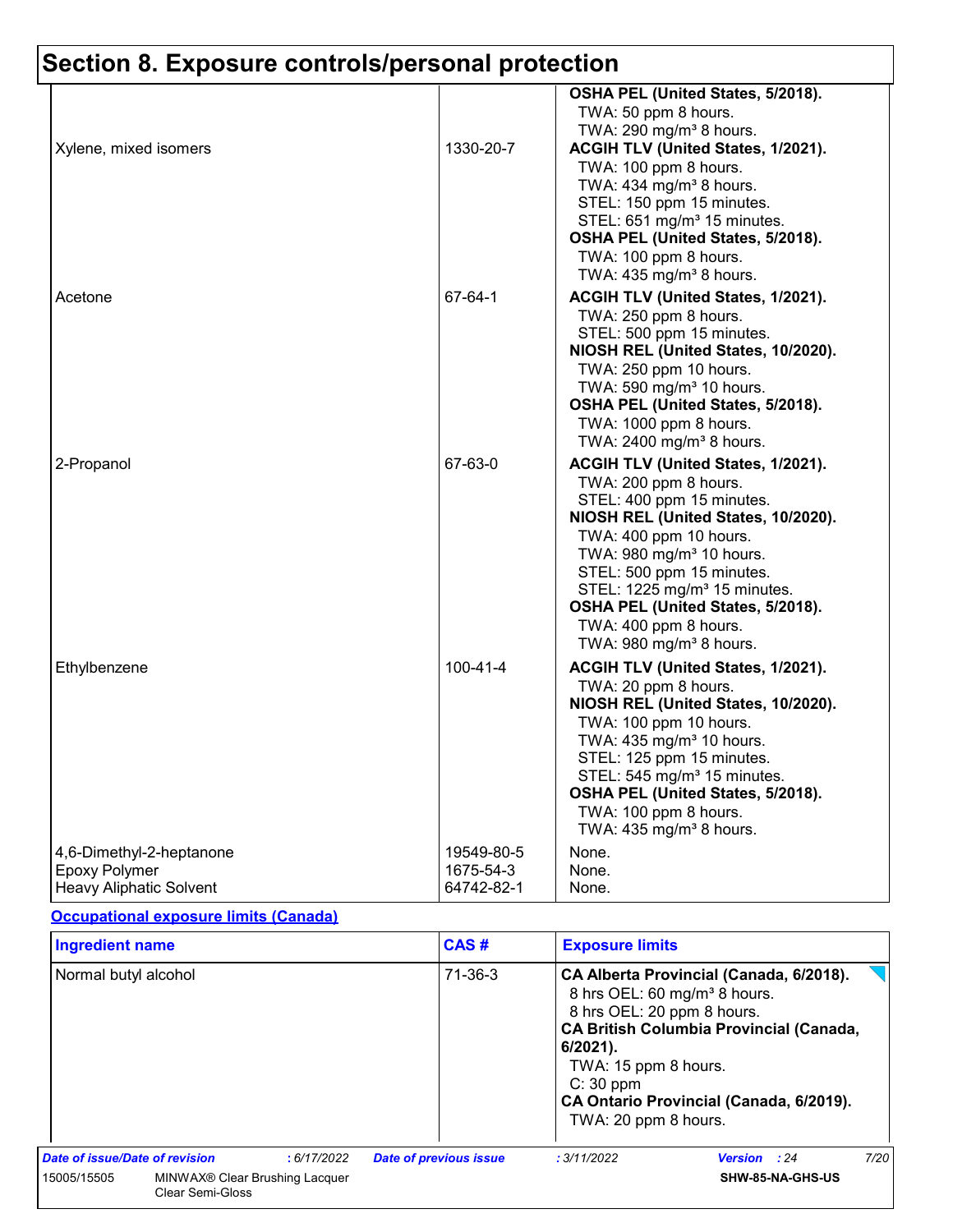| n-butyl acetate      | 123-86-4 | CA Quebec Provincial (Canada, 6/2021).<br>Absorbed through skin.<br>STEV: 50 ppm 15 minutes.<br>STEV: 152 mg/m <sup>3</sup> 15 minutes.<br><b>CA Saskatchewan Provincial (Canada,</b><br>7/2013).<br>STEL: 30 ppm 15 minutes.<br>TWA: 20 ppm 8 hours.<br>CA Alberta Provincial (Canada, 6/2018).<br>15 min OEL: 200 ppm 15 minutes.<br>15 min OEL: 950 mg/m <sup>3</sup> 15 minutes.<br>8 hrs OEL: 150 ppm 8 hours.<br>8 hrs OEL: 713 mg/m <sup>3</sup> 8 hours.<br><b>CA Saskatchewan Provincial (Canada,</b><br>7/2013).<br>STEL: 200 ppm 15 minutes.<br>TWA: 150 ppm 8 hours.<br>CA Ontario Provincial (Canada, 6/2019).<br>STEL: 150 ppm 15 minutes.<br>TWA: 50 ppm 8 hours.<br><b>CA British Columbia Provincial (Canada,</b><br>6/2021).<br>STEL: 150 ppm 15 minutes.<br>TWA: 50 ppm 8 hours. |
|----------------------|----------|-----------------------------------------------------------------------------------------------------------------------------------------------------------------------------------------------------------------------------------------------------------------------------------------------------------------------------------------------------------------------------------------------------------------------------------------------------------------------------------------------------------------------------------------------------------------------------------------------------------------------------------------------------------------------------------------------------------------------------------------------------------------------------------------------------|
|                      |          | CA Quebec Provincial (Canada, 6/2021).<br>STEV: 150 ppm 15 minutes.<br>TWAEV: 50 ppm 8 hours.                                                                                                                                                                                                                                                                                                                                                                                                                                                                                                                                                                                                                                                                                                       |
| Methyl n-amyl ketone | 110-43-0 | CA Alberta Provincial (Canada, 6/2018).<br>8 hrs OEL: 233 mg/m <sup>3</sup> 8 hours.<br>8 hrs OEL: 50 ppm 8 hours.<br><b>CA British Columbia Provincial (Canada,</b><br>$6/2021$ ).<br>TWA: 50 ppm 8 hours.<br>CA Ontario Provincial (Canada, 6/2019).<br>TWA: 25 ppm 8 hours.<br>TWA: $115 \text{ mg/m}^3$ 8 hours.<br>CA Quebec Provincial (Canada, 6/2021).<br>TWAEV: 50 ppm 8 hours.<br>TWAEV: 233 mg/m <sup>3</sup> 8 hours.<br><b>CA Saskatchewan Provincial (Canada,</b><br>7/2013).<br>STEL: 60 ppm 15 minutes.<br>TWA: 50 ppm 8 hours.                                                                                                                                                                                                                                                     |
| Diisobutyl ketone    | 108-83-8 | CA Alberta Provincial (Canada, 6/2018).<br>8 hrs OEL: 25 ppm 8 hours.<br>8 hrs OEL: 145 mg/m <sup>3</sup> 8 hours.<br><b>CA British Columbia Provincial (Canada,</b><br>$6/2021$ ).<br>TWA: 25 ppm 8 hours.<br>CA Ontario Provincial (Canada, 6/2019).<br>TWA: 25 ppm 8 hours.<br>CA Quebec Provincial (Canada, 6/2021).<br>TWAEV: 25 ppm 8 hours.<br>TWAEV: 145 mg/m <sup>3</sup> 8 hours.<br><b>CA Saskatchewan Provincial (Canada,</b><br>7/2013).<br>STEL: 30 ppm 15 minutes.                                                                                                                                                                                                                                                                                                                   |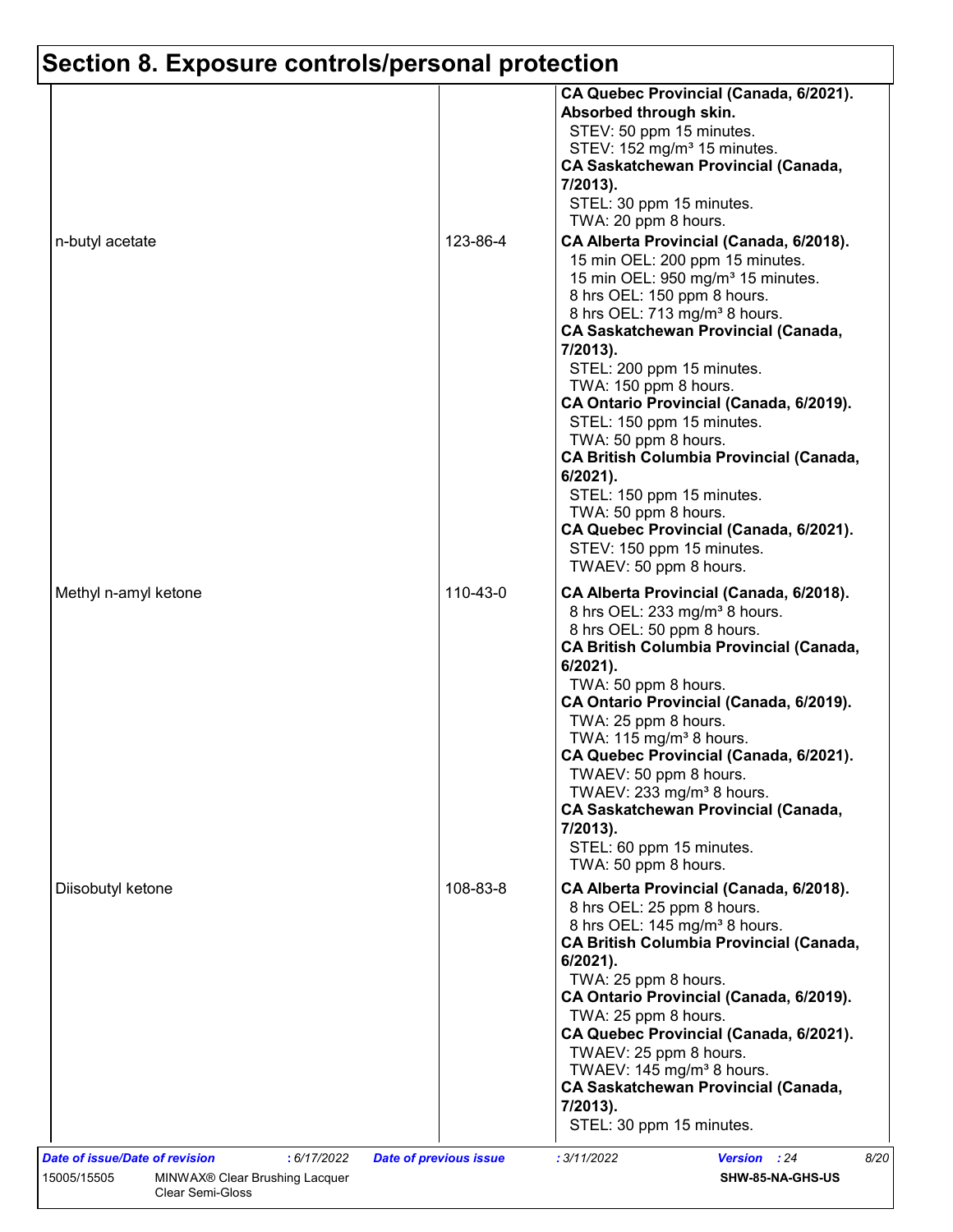| Xylene                                                                                                | 1330-20-7                     | TWA: 25 ppm 8 hours.<br>CA Alberta Provincial (Canada, 6/2018).<br>8 hrs OEL: 100 ppm 8 hours.<br>15 min OEL: 651 mg/m <sup>3</sup> 15 minutes.<br>15 min OEL: 150 ppm 15 minutes.<br>8 hrs OEL: 434 mg/m <sup>3</sup> 8 hours.<br><b>CA British Columbia Provincial (Canada,</b><br>6/2021).<br>TWA: 100 ppm 8 hours.<br>STEL: 150 ppm 15 minutes.<br>CA Quebec Provincial (Canada, 6/2021).<br>TWAEV: 100 ppm 8 hours.<br>TWAEV: 434 mg/m <sup>3</sup> 8 hours.<br>STEV: 150 ppm 15 minutes.<br>STEV: 651 mg/m <sup>3</sup> 15 minutes.<br>CA Ontario Provincial (Canada, 6/2019).<br>STEL: 150 ppm 15 minutes.<br>TWA: 100 ppm 8 hours.<br><b>CA Saskatchewan Provincial (Canada,</b>        |
|-------------------------------------------------------------------------------------------------------|-------------------------------|-------------------------------------------------------------------------------------------------------------------------------------------------------------------------------------------------------------------------------------------------------------------------------------------------------------------------------------------------------------------------------------------------------------------------------------------------------------------------------------------------------------------------------------------------------------------------------------------------------------------------------------------------------------------------------------------------|
| acetone                                                                                               | 67-64-1                       | 7/2013).<br>STEL: 150 ppm 15 minutes.<br>TWA: 100 ppm 8 hours.<br>CA Alberta Provincial (Canada, 6/2018).                                                                                                                                                                                                                                                                                                                                                                                                                                                                                                                                                                                       |
|                                                                                                       |                               | 8 hrs OEL: 1200 mg/m <sup>3</sup> 8 hours.<br>15 min OEL: 1800 mg/m <sup>3</sup> 15 minutes.<br>8 hrs OEL: 500 ppm 8 hours.<br>15 min OEL: 750 ppm 15 minutes.<br><b>CA British Columbia Provincial (Canada,</b><br>$6/2021$ ).<br>TWA: 250 ppm 8 hours.<br>STEL: 500 ppm 15 minutes.<br>CA Ontario Provincial (Canada, 6/2019).<br>TWA: 250 ppm 8 hours.<br>STEL: 500 ppm 15 minutes.<br>CA Quebec Provincial (Canada, 6/2021).<br>TWAEV: 500 ppm 8 hours.<br>TWAEV: 1190 mg/m <sup>3</sup> 8 hours.<br>STEV: 1000 ppm 15 minutes.<br>STEV: 2380 mg/m <sup>3</sup> 15 minutes.<br><b>CA Saskatchewan Provincial (Canada,</b><br>7/2013).<br>STEL: 750 ppm 15 minutes.<br>TWA: 500 ppm 8 hours. |
| Isopropyl alcohol                                                                                     | 67-63-0                       | CA Alberta Provincial (Canada, 6/2018).<br>15 min OEL: 984 mg/m <sup>3</sup> 15 minutes.<br>8 hrs OEL: 200 ppm 8 hours.<br>15 min OEL: 400 ppm 15 minutes.<br>8 hrs OEL: 492 mg/m <sup>3</sup> 8 hours.<br><b>CA British Columbia Provincial (Canada,</b><br>6/2021).<br>TWA: 200 ppm 8 hours.<br>STEL: 400 ppm 15 minutes.<br>CA Ontario Provincial (Canada, 6/2019).<br>TWA: 200 ppm 8 hours.<br>STEL: 400 ppm 15 minutes.<br>CA Quebec Provincial (Canada, 6/2021).<br>TWAEV: 400 ppm 8 hours.                                                                                                                                                                                               |
| <b>Date of issue/Date of revision</b><br>: 6/17/2022<br>15005/15505<br>MINWAX® Clear Brushing Lacquer | <b>Date of previous issue</b> | : 3/11/2022<br>Version : 24<br>9/20<br>SHW-85-NA-GHS-US                                                                                                                                                                                                                                                                                                                                                                                                                                                                                                                                                                                                                                         |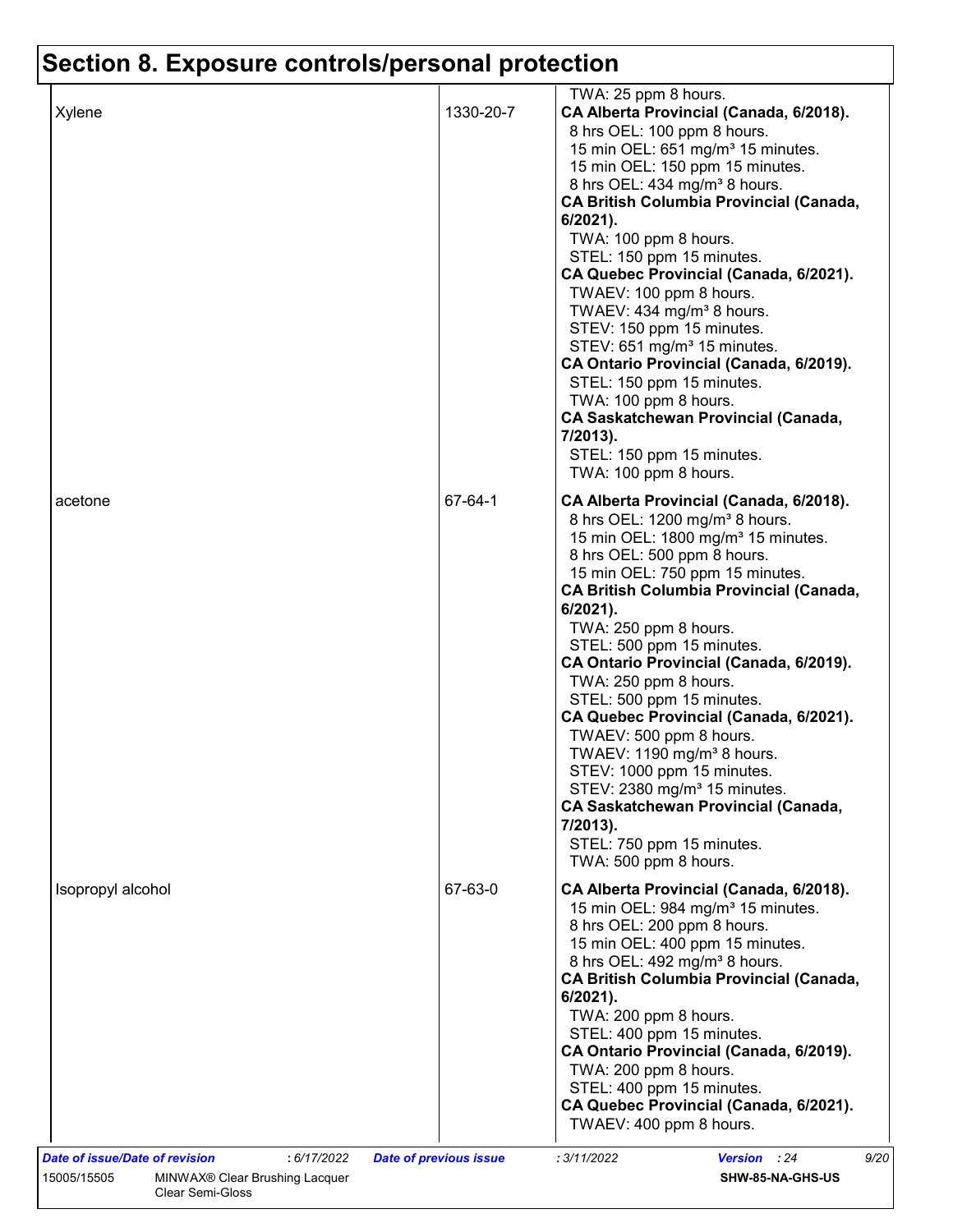|              |          | TWAEV: 983 mg/m <sup>3</sup> 8 hours.<br>STEV: 500 ppm 15 minutes.<br>STEV: 1230 mg/m <sup>3</sup> 15 minutes.<br><b>CA Saskatchewan Provincial (Canada,</b><br>7/2013).<br>STEL: 400 ppm 15 minutes.<br>TWA: 200 ppm 8 hours.                                                                                                                                                                                                                                                                                                                             |
|--------------|----------|------------------------------------------------------------------------------------------------------------------------------------------------------------------------------------------------------------------------------------------------------------------------------------------------------------------------------------------------------------------------------------------------------------------------------------------------------------------------------------------------------------------------------------------------------------|
| Ethylbenzene | 100-41-4 | CA Alberta Provincial (Canada, 6/2018).<br>8 hrs OEL: 100 ppm 8 hours.<br>8 hrs OEL: 434 mg/m <sup>3</sup> 8 hours.<br>15 min OEL: 543 mg/m <sup>3</sup> 15 minutes.<br>15 min OEL: 125 ppm 15 minutes.<br><b>CA British Columbia Provincial (Canada,</b><br>$6/2021$ ).<br>TWA: 20 ppm 8 hours.<br>CA Ontario Provincial (Canada, 6/2019).<br>TWA: 20 ppm 8 hours.<br>CA Quebec Provincial (Canada, 6/2021).<br>TWAEV: 20 ppm 8 hours.<br><b>CA Saskatchewan Provincial (Canada,</b><br>$7/2013$ ).<br>STEL: 125 ppm 15 minutes.<br>TWA: 100 ppm 8 hours. |

#### **Occupational exposure limits (Mexico)**

|                       | CAS#      | <b>Exposure limits</b>                                                                    |
|-----------------------|-----------|-------------------------------------------------------------------------------------------|
| 1-Butanol             | 71-36-3   | NOM-010-STPS-2014 (Mexico, 4/2016).<br>Absorbed through skin.<br>TWA: 20 ppm 8 hours.     |
| n-Butyl Acetate       | 123-86-4  | NOM-010-STPS-2014 (Mexico, 4/2016).<br>TWA: 150 ppm 8 hours.<br>STEL: 200 ppm 15 minutes. |
| Methyl n-Amyl Ketone  | 110-43-0  | NOM-010-STPS-2014 (Mexico, 4/2016).<br>TWA: 50 ppm 8 hours.                               |
| Di-isobutyl Ketone    | 108-83-8  | NOM-010-STPS-2014 (Mexico, 4/2016).<br>TWA: 25 ppm 8 hours.                               |
| Xylene, mixed isomers | 1330-20-7 | NOM-010-STPS-2014 (Mexico, 4/2016).<br>STEL: 150 ppm 15 minutes.<br>TWA: 100 ppm 8 hours. |
| Acetone               | 67-64-1   | NOM-010-STPS-2014 (Mexico, 4/2016).<br>TWA: 500 ppm 8 hours.<br>STEL: 750 ppm 15 minutes. |
| 2-Propanol            | 67-63-0   | NOM-010-STPS-2014 (Mexico, 4/2016).<br>TWA: 200 ppm 8 hours.<br>STEL: 400 ppm 15 minutes. |
| Ethylbenzene          | 100-41-4  | NOM-010-STPS-2014 (Mexico, 4/2016).<br>TWA: 20 ppm 8 hours.                               |

#### **Appropriate engineering controls**

**:** Use only with adequate ventilation. Use process enclosures, local exhaust ventilation or other engineering controls to keep worker exposure to airborne contaminants below any recommended or statutory limits. The engineering controls also need to keep gas, vapor or dust concentrations below any lower explosive limits. Use explosion-proof ventilation equipment.

#### **Environmental exposure controls**

**:**

| Date of issue/Date of revision |                                                                | : 6/17/2022 | <b>Date of previous issue</b> | : 3/11/2022 | <b>Version</b> : 24 |                         | 10/20 |
|--------------------------------|----------------------------------------------------------------|-------------|-------------------------------|-------------|---------------------|-------------------------|-------|
| 15005/15505                    | MINWAX <sup>®</sup> Clear Brushing Lacquer<br>Clear Semi-Gloss |             |                               |             |                     | <b>SHW-85-NA-GHS-US</b> |       |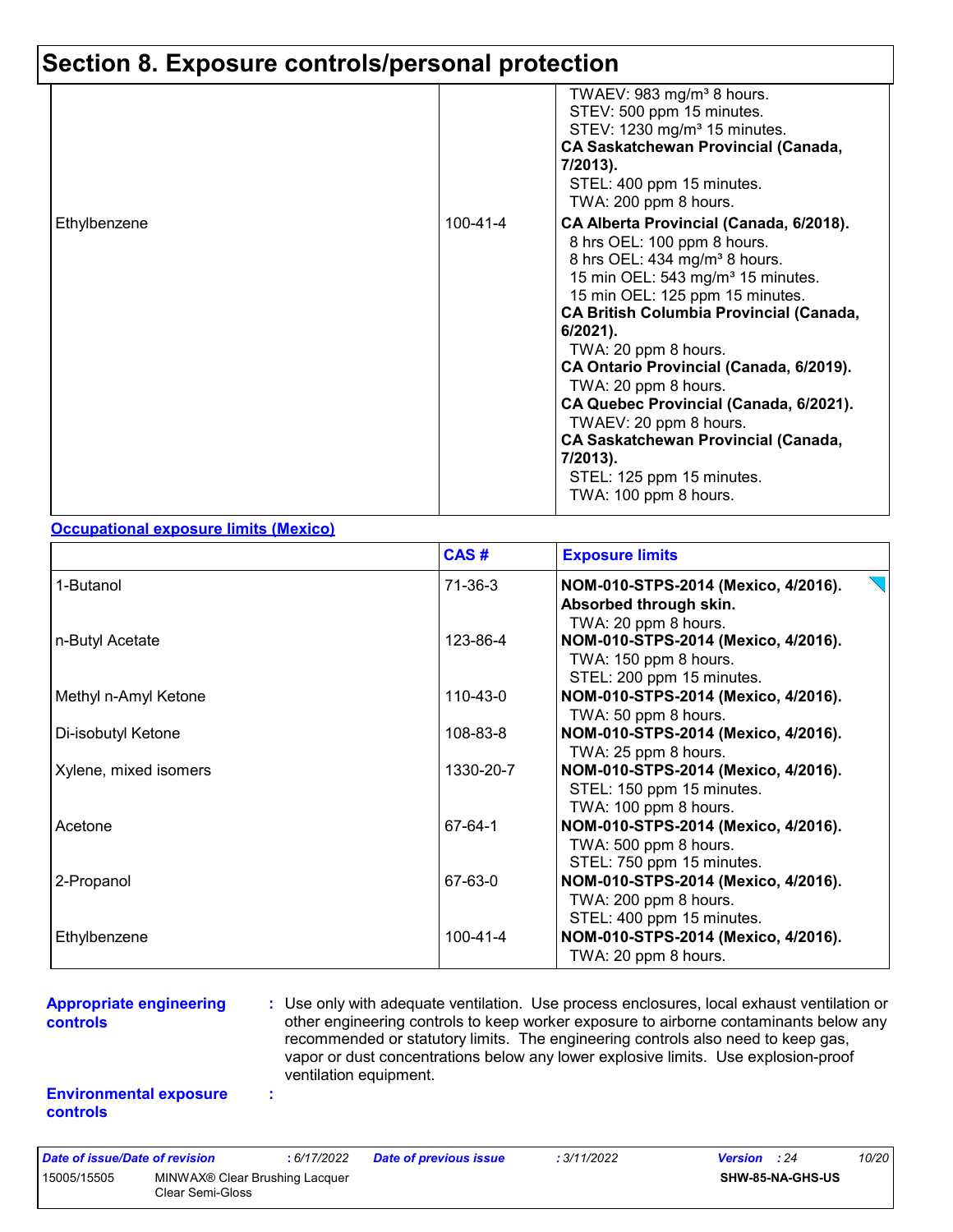Emissions from ventilation or work process equipment should be checked to ensure they comply with the requirements of environmental protection legislation. In some cases, fume scrubbers, filters or engineering modifications to the process equipment will be necessary to reduce emissions to acceptable levels.

| <b>Individual protection measures</b> |    |                                                                                                                                                                                                                                                                                                                                                                                                                                                                                                                                                                                                                        |
|---------------------------------------|----|------------------------------------------------------------------------------------------------------------------------------------------------------------------------------------------------------------------------------------------------------------------------------------------------------------------------------------------------------------------------------------------------------------------------------------------------------------------------------------------------------------------------------------------------------------------------------------------------------------------------|
| <b>Hygiene measures</b>               |    | Wash hands, forearms and face thoroughly after handling chemical products, before<br>eating, smoking and using the lavatory and at the end of the working period.<br>Appropriate techniques should be used to remove potentially contaminated clothing.<br>Contaminated work clothing should not be allowed out of the workplace. Wash<br>contaminated clothing before reusing. Ensure that eyewash stations and safety<br>showers are close to the workstation location.                                                                                                                                              |
| <b>Eye/face protection</b>            |    | : Safety eyewear complying with an approved standard should be used when a risk<br>assessment indicates this is necessary to avoid exposure to liquid splashes, mists,<br>gases or dusts. If contact is possible, the following protection should be worn, unless<br>the assessment indicates a higher degree of protection: chemical splash goggles and/<br>or face shield. If inhalation hazards exist, a full-face respirator may be required instead.                                                                                                                                                              |
| <b>Skin protection</b>                |    |                                                                                                                                                                                                                                                                                                                                                                                                                                                                                                                                                                                                                        |
| <b>Hand protection</b>                |    | : Chemical-resistant, impervious gloves complying with an approved standard should be<br>worn at all times when handling chemical products if a risk assessment indicates this is<br>necessary. Considering the parameters specified by the glove manufacturer, check<br>during use that the gloves are still retaining their protective properties. It should be<br>noted that the time to breakthrough for any glove material may be different for different<br>glove manufacturers. In the case of mixtures, consisting of several substances, the<br>protection time of the gloves cannot be accurately estimated. |
| <b>Body protection</b>                |    | : Personal protective equipment for the body should be selected based on the task being<br>performed and the risks involved and should be approved by a specialist before<br>handling this product. When there is a risk of ignition from static electricity, wear anti-<br>static protective clothing. For the greatest protection from static discharges, clothing<br>should include anti-static overalls, boots and gloves.                                                                                                                                                                                         |
| <b>Other skin protection</b>          |    | : Appropriate footwear and any additional skin protection measures should be selected<br>based on the task being performed and the risks involved and should be approved by a<br>specialist before handling this product.                                                                                                                                                                                                                                                                                                                                                                                              |
| <b>Respiratory protection</b>         | ÷. | Based on the hazard and potential for exposure, select a respirator that meets the<br>appropriate standard or certification. Respirators must be used according to a<br>respiratory protection program to ensure proper fitting, training, and other important<br>aspects of use.                                                                                                                                                                                                                                                                                                                                      |

### **Section 9. Physical and chemical properties**

The conditions of measurement of all properties are at standard temperature and pressure unless otherwise indicated.

| <b>Appearance</b>                                                 |                                                        |
|-------------------------------------------------------------------|--------------------------------------------------------|
| <b>Physical state</b>                                             | $:$ Liquid.                                            |
| <b>Color</b>                                                      | : Not available.                                       |
| <b>Odor</b>                                                       | : Not available.                                       |
| <b>Odor threshold</b>                                             | : Not available.                                       |
| pH                                                                | : Not applicable.                                      |
| <b>Melting point/freezing point</b>                               | : Not available.                                       |
| <b>Boiling point, initial boiling</b><br>point, and boiling range | : $55^{\circ}$ C (131 $^{\circ}$ F)                    |
| <b>Flash point</b>                                                | : Closed cup: 9°C (48.2°F) [Pensky-Martens Closed Cup] |
| <b>Evaporation rate</b>                                           | $\div$ 5.6 (butyl acetate = 1)                         |
| <b>Flammability</b>                                               | : Not available.                                       |

| Date of issue/Date of revision |                  | : 6/17/2022                                | <b>Date of previous issue</b> | : 3/11/2022 | <b>Version</b> : 24 |                  | 11/20 |
|--------------------------------|------------------|--------------------------------------------|-------------------------------|-------------|---------------------|------------------|-------|
| 15005/15505                    | Clear Semi-Gloss | MINWAX <sup>®</sup> Clear Brushing Lacquer |                               |             |                     | SHW-85-NA-GHS-US |       |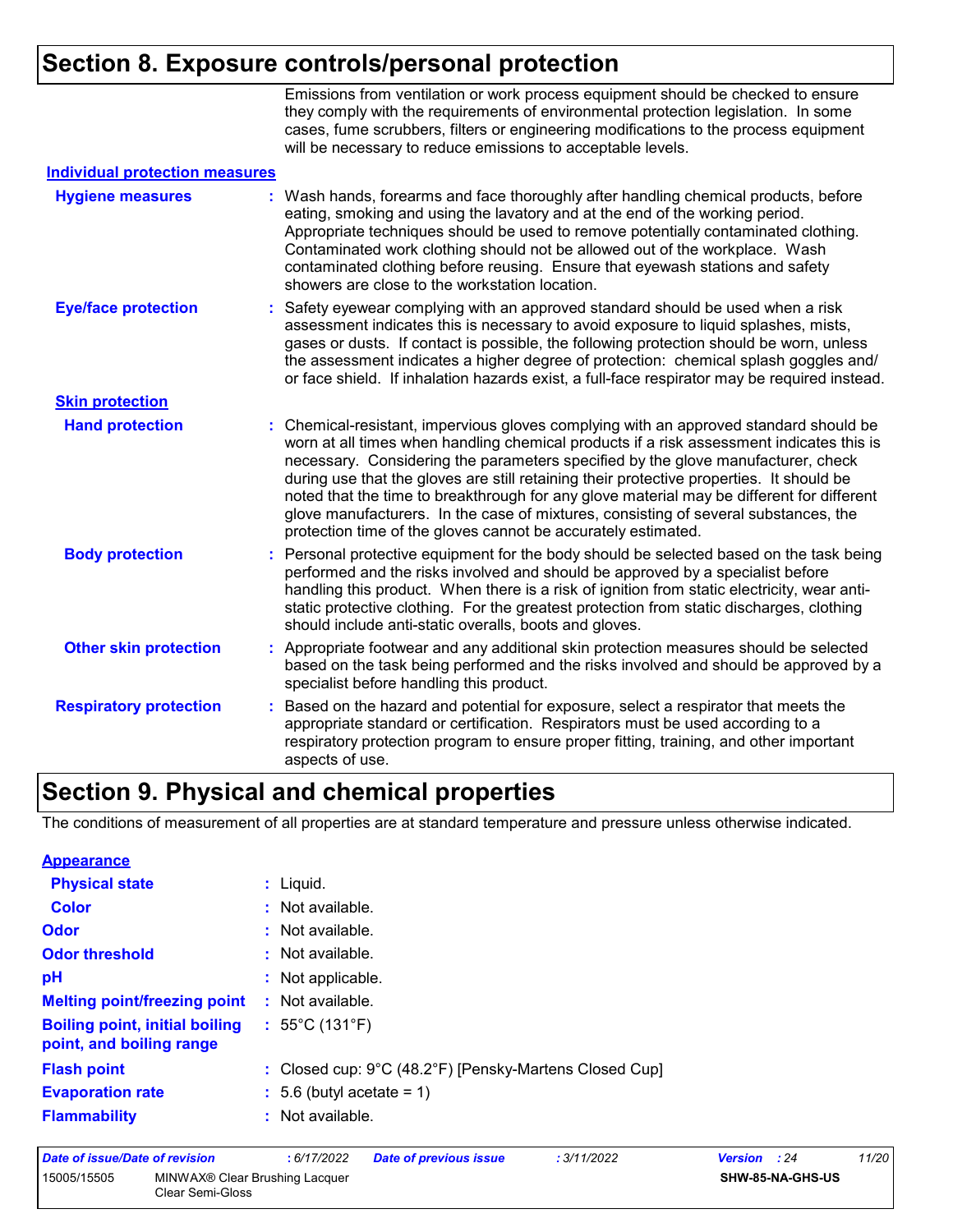### **Section 9. Physical and chemical properties**

| Lower and upper explosion<br>limit/flammability limit | : Lower: $0.8\%$<br>Upper: 12.8%                                 |
|-------------------------------------------------------|------------------------------------------------------------------|
| <b>Vapor pressure</b>                                 | : 24 kPa $(180 \text{ mm Hg})$                                   |
| <b>Relative vapor density</b>                         | : $2$ [Air = 1]                                                  |
| <b>Relative density</b>                               | : 0.91                                                           |
| <b>Solubility</b>                                     | : Not available.                                                 |
| <b>Partition coefficient: n-</b><br>octanol/water     | : Not applicable.                                                |
| <b>Auto-ignition temperature</b>                      | : Not available.                                                 |
| <b>Decomposition temperature</b>                      | $:$ Not available.                                               |
| <b>Viscosity</b>                                      | : Kinematic (40°C (104°F)): >20.5 mm <sup>2</sup> /s (>20.5 cSt) |
| <b>Molecular weight</b>                               | Not applicable.                                                  |
| <b>Aerosol product</b>                                |                                                                  |
| <b>Heat of combustion</b>                             | : $26.769$ kJ/g                                                  |

### **Section 10. Stability and reactivity**

| <b>Reactivity</b>                                   | : No specific test data related to reactivity available for this product or its ingredients.                                                                                                                                               |
|-----------------------------------------------------|--------------------------------------------------------------------------------------------------------------------------------------------------------------------------------------------------------------------------------------------|
| <b>Chemical stability</b>                           | : The product is stable.                                                                                                                                                                                                                   |
| <b>Possibility of hazardous</b><br><b>reactions</b> | : Under normal conditions of storage and use, hazardous reactions will not occur.                                                                                                                                                          |
| <b>Conditions to avoid</b>                          | : Avoid all possible sources of ignition (spark or flame). Do not pressurize, cut, weld,<br>braze, solder, drill, grind or expose containers to heat or sources of ignition. Do not<br>allow vapor to accumulate in low or confined areas. |
| <b>Incompatible materials</b>                       | : Reactive or incompatible with the following materials:<br>oxidizing materials                                                                                                                                                            |
| <b>Hazardous decomposition</b><br>products          | : Under normal conditions of storage and use, hazardous decomposition products should<br>not be produced.                                                                                                                                  |

### **Section 11. Toxicological information**

#### **Information on toxicological effects**

Clear Semi-Gloss

#### **Acute toxicity**

| <b>Product/ingredient name</b> | <b>Result</b>                | <b>Species</b> | <b>Dose</b>             | <b>Exposure</b> |
|--------------------------------|------------------------------|----------------|-------------------------|-----------------|
| 1-Butanol                      | <b>LC50 Inhalation Vapor</b> | Rat            | 24000 mg/m <sup>3</sup> | 4 hours         |
|                                | LD50 Dermal                  | Rabbit         | 3400 mg/kg              |                 |
|                                | LD50 Oral                    | Rat            | 790 mg/kg               |                 |
| n-Butyl Acetate                | LD50 Dermal                  | Rabbit         | >17600 mg/kg            |                 |
|                                | LD50 Oral                    | Rat            | 10768 mg/kg             |                 |
| Methyl n-Amyl Ketone           | LD50 Oral                    | Rat            | 1600 mg/kg              |                 |
| Cellulose Nitrate              | LD50 Oral                    | Rat            | $>5$ g/kg               |                 |
| Di-isobutyl Ketone             | LD50 Dermal                  | Rabbit         | 16120 mg/kg             |                 |
|                                | LD50 Oral                    | Rat            | 5750 mg/kg              |                 |
| Xylene, mixed isomers          | LC50 Inhalation Gas.         | Rat            | 6700 ppm                | 4 hours         |
|                                | LD50 Oral                    | Rat            | 4300 mg/kg              |                 |
| Acetone                        | LD50 Oral                    | Rat            | 5800 mg/kg              |                 |
| 2-Propanol                     | LD50 Dermal                  | Rabbit         | 12800 mg/kg             |                 |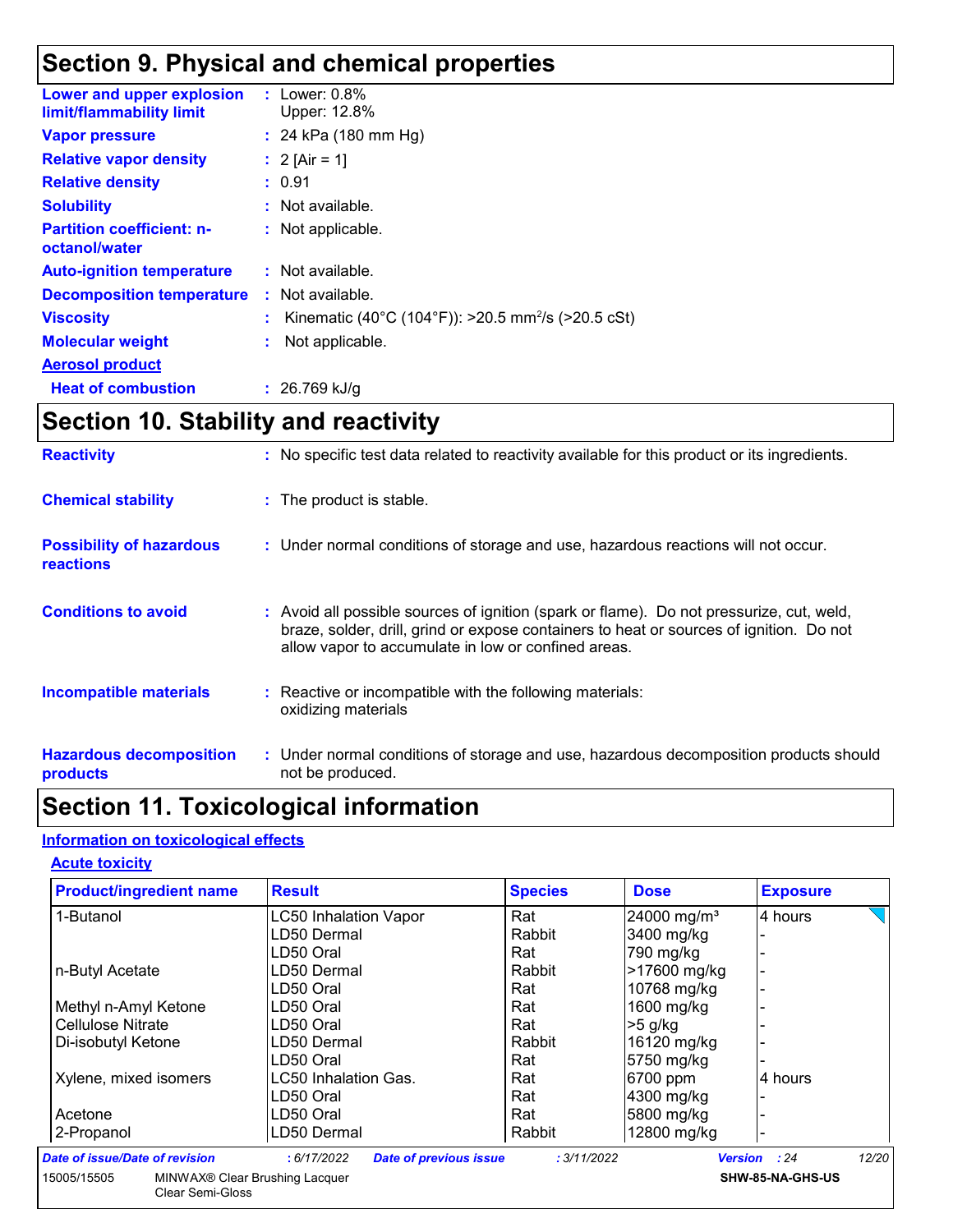|                      | LD50 Oral   | Rat    | 5000 mg/kg  |  |
|----------------------|-------------|--------|-------------|--|
| l Ethvlbenzene       | LD50 Dermal | Rabbit | -5000 mg/kg |  |
|                      | LD50 Oral   | Rat    | 3500 mg/kg  |  |
| <b>Epoxy Polymer</b> | LD50 Dermal | Rabbit | 20 g/kg     |  |

#### **Irritation/Corrosion** 1-Butanol **Eyes - Severe irritant** Rabbit |- 24 hours 2 mg - Eyes - Severe irritant Rabbit - 0.005 Ml - Skin - Moderate irritant mg<br>100 ma n-Butyl Acetate Eyes - Moderate irritant Rabbit - 100 mg - Skin - Moderate irritant mg - Methyl n-Amyl Ketone Skin - Mild irritant Rabbit - 24 hours 14 mg - Di-isobutyl Ketone Eyes - Mild irritant Human - 15 minutes 25 ppm - Eyes - Mild irritant  $\vert$  Rabbit  $\vert$  -  $\vert$  -  $\vert$  500 mg Skin - Mild irritant  $\vert$ Rabbit  $\vert$  -  $\vert$  24 hours 10 mg - Skin - Mild irritant  $|R$ Rabbit  $|$  -  $|$  500 mg  $X$ ylene, mixed isomers  $\qquad$  Eyes - Mild irritant  $\qquad$  Rabbit  $\qquad$  - 87 mg Eyes - Severe irritant Rabbit - 24 hours 5 mg - Skin - Mild irritant - Rat - Rat - 8 hours 60 uL Skin - Moderate irritant | Rabbit | - | 24 hours 500 mg<br>100 % - Skin - Moderate irritant - 1 Rabbit Acetone Eyes - Mild irritant Human - 186300 ppm - Eyes - Mild irritant Rabbit - 10 uL - Eyes - Moderate irritant  $\begin{array}{|c|c|c|c|c|c|}\n\hline\n\end{array}$  Rabbit  $\begin{array}{|c|c|c|c|c|c|c|c|}\n\hline\n\end{array}$  24 hours 20 mg<br>20 mg - Eyes - Severe irritant | Rabbit Skin - Mild irritant Rabbit - 24 hours 500 mg - Skin - Mild irritant - Rabbit - 1. 1395 mg 2-Propanol Eyes - Moderate irritant Rabbit - 24 hours 100 mg - Eyes - Moderate irritant  $\vert$  Rabbit  $\vert$  -  $\vert$  10 mg Eyes - Severe irritant | Rabbit | - 100 mg Skin - Mild irritant  $\vert$ Rabbit  $\vert$  -  $\vert$  500 mg Ethylbenzene Eyes - Severe irritant Rabbit - 500 mg - Skin - Mild irritant  $\vert$  Rabbit  $\vert$  -  $\vert$  24 hours 15 mg - Epoxy Polymer **Exercity** Experiment Exercise irritant Rabbit  $\vert$  - 24 hours 2 mg - Skin - Mild irritant  $\vert$  Rabbit  $\vert$  -  $\vert$  - 500 mg **Product/ingredient name** Result **Result All Species** Score **Exposure** Observation **Species**

#### **Sensitization**

Not available.

#### **Mutagenicity**

Not available.

#### **Carcinogenicity**

Not available.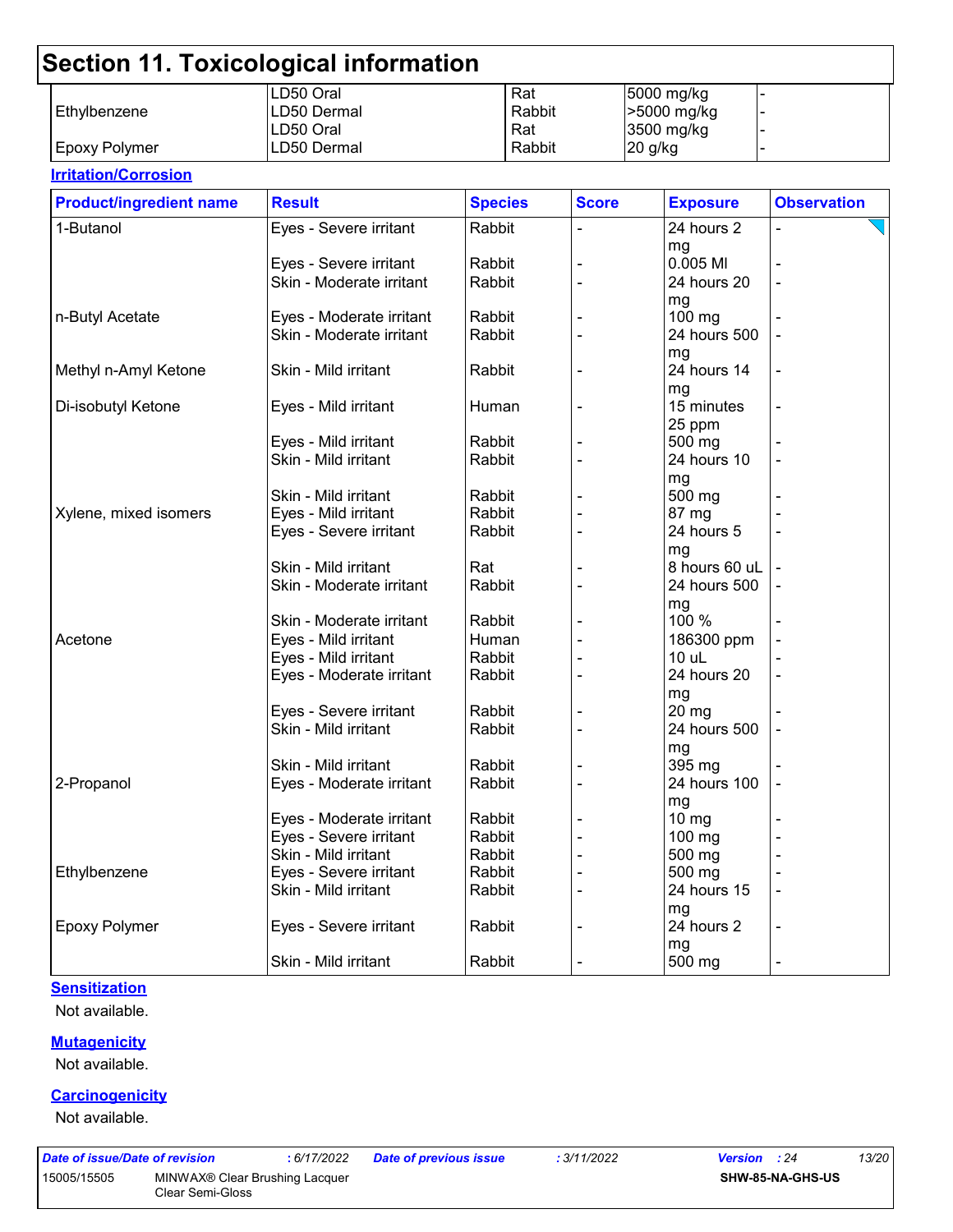| <b>Classification</b> |
|-----------------------|
|-----------------------|

| <b>Product/ingredient name</b> | <b>OSHA</b> | <b>IARC</b> | <b>NTP</b> |
|--------------------------------|-------------|-------------|------------|
| Xylene, mixed isomers          |             |             |            |
| 2-Propanol                     |             |             |            |
| Ethylbenzene                   |             | 2B          |            |
| Epoxy Polymer                  |             |             |            |

### **Reproductive toxicity**

Not available.

#### **Teratogenicity**

Not available.

#### **Specific target organ toxicity (single exposure)**

| <b>Name</b>                    | <b>Category</b> | <b>Route of</b><br>exposure | <b>Target organs</b>            |
|--------------------------------|-----------------|-----------------------------|---------------------------------|
| 1-Butanol                      | Category 3      |                             | Respiratory tract<br>irritation |
|                                | Category 3      |                             | Narcotic effects                |
| n-Butyl Acetate                | Category 3      |                             | Narcotic effects                |
| Methyl n-Amyl Ketone           | Category 3      |                             | Respiratory tract<br>irritation |
|                                | Category 3      |                             | Narcotic effects                |
| Di-isobutyl Ketone             | Category 3      |                             | Respiratory tract<br>irritation |
| Xylene, mixed isomers          | Category 3      |                             | Respiratory tract<br>irritation |
| Acetone                        | Category 3      |                             | Respiratory tract<br>irritation |
|                                | Category 3      |                             | Narcotic effects                |
| 2-Propanol                     | Category 3      |                             | Narcotic effects                |
| Ethylbenzene                   | Category 3      |                             | Respiratory tract<br>irritation |
|                                | Category 3      |                             | Narcotic effects                |
| 4,6-Dimethyl-2-heptanone       | Category 3      |                             | Respiratory tract<br>irritation |
| <b>Heavy Aliphatic Solvent</b> | Category 3      |                             | Respiratory tract<br>irritation |
|                                | Category 3      |                             | Narcotic effects                |

#### **Specific target organ toxicity (repeated exposure)**

| <b>Name</b>             | <b>Category</b> | <b>Route of</b><br>exposure | <b>Target organs</b> |
|-------------------------|-----------------|-----------------------------|----------------------|
| 1-Butanol               | Category 2      |                             |                      |
| Methyl n-Amyl Ketone    | Category 2      |                             |                      |
| Xylene, mixed isomers   | Category 2      |                             |                      |
| Acetone                 | Category 2      |                             |                      |
| Ethylbenzene            | Category 2      |                             |                      |
| Heavy Aliphatic Solvent | Category 1      |                             | central nervous      |
|                         |                 |                             | system (CNS)         |

#### **Aspiration hazard**

| <b>Name</b>             | <b>Result</b>                         |
|-------------------------|---------------------------------------|
| Xylene, mixed isomers   | <b>ASPIRATION HAZARD - Category 1</b> |
| Ethylbenzene            | <b>ASPIRATION HAZARD - Category 1</b> |
| Heavy Aliphatic Solvent | <b>ASPIRATION HAZARD - Category 1</b> |

|  | Date of issue/Date of re |  |
|--|--------------------------|--|
|--|--------------------------|--|

```
Date of issue/Date of revision : 6/17/2022 Date of previous issue : 3/11/2022 Version : 24 14/20
```
Clear Semi-Gloss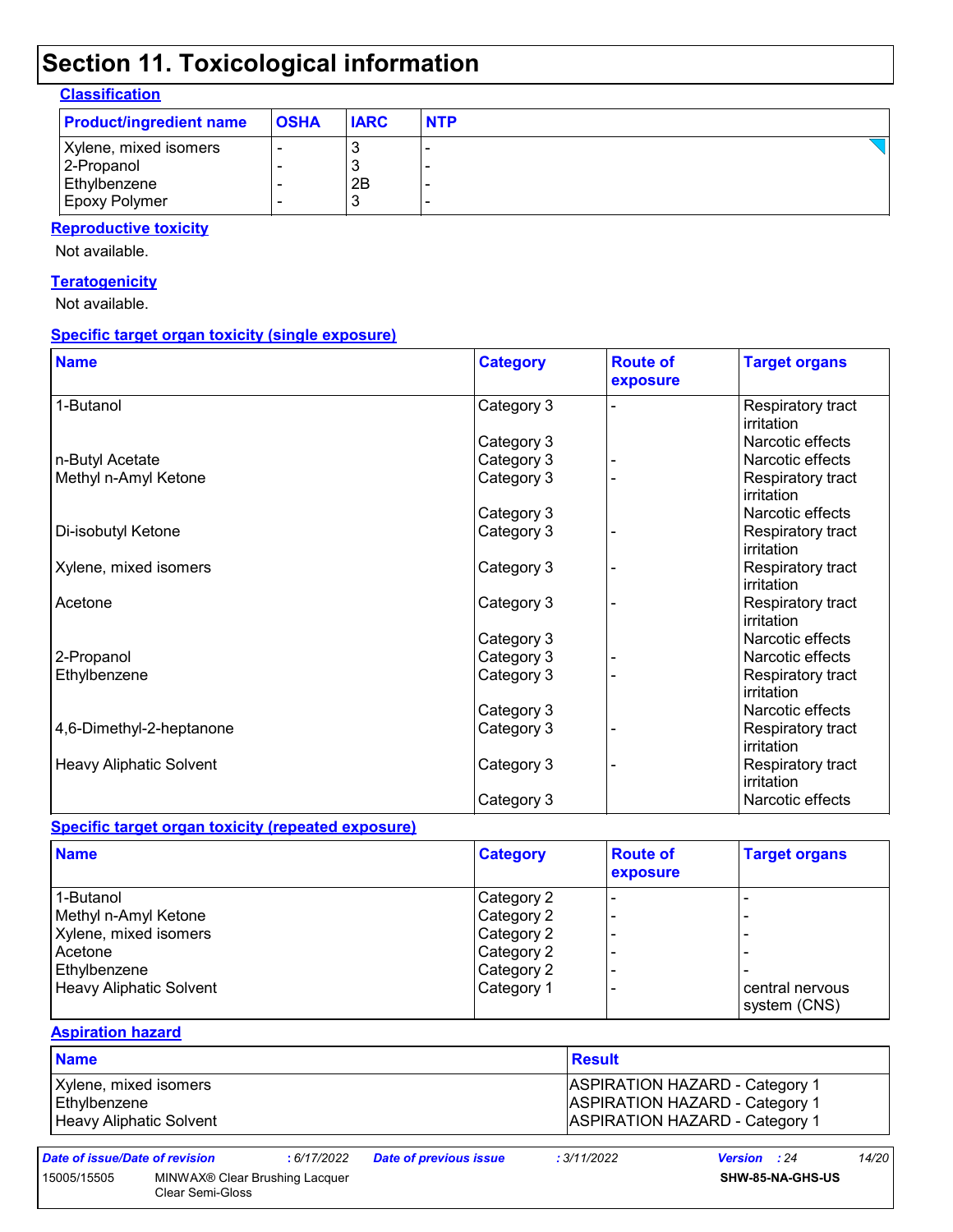| Information on the likely<br>routes of exposure                     | : Not available.                                                                                                                                                                        |
|---------------------------------------------------------------------|-----------------------------------------------------------------------------------------------------------------------------------------------------------------------------------------|
| <b>Potential acute health effects</b>                               |                                                                                                                                                                                         |
| <b>Eye contact</b>                                                  | : Causes serious eye damage.                                                                                                                                                            |
| <b>Inhalation</b>                                                   | : Can cause central nervous system (CNS) depression. May cause drowsiness or<br>dizziness. May cause respiratory irritation.                                                            |
| <b>Skin contact</b>                                                 | : Causes skin irritation. May cause an allergic skin reaction.                                                                                                                          |
| <b>Ingestion</b>                                                    | : Can cause central nervous system (CNS) depression.                                                                                                                                    |
|                                                                     | Symptoms related to the physical, chemical and toxicological characteristics                                                                                                            |
| <b>Eye contact</b>                                                  | : Adverse symptoms may include the following:<br>pain<br>watering<br>redness                                                                                                            |
| <b>Inhalation</b>                                                   | Adverse symptoms may include the following:<br>respiratory tract irritation<br>coughing<br>nausea or vomiting<br>headache<br>drowsiness/fatigue<br>dizziness/vertigo<br>unconsciousness |
| <b>Skin contact</b>                                                 | : Adverse symptoms may include the following:<br>pain or irritation<br>redness<br>blistering may occur                                                                                  |
| <b>Ingestion</b>                                                    | : Adverse symptoms may include the following:<br>stomach pains                                                                                                                          |
|                                                                     | Delayed and immediate effects and also chronic effects from short and long term exposure                                                                                                |
| <b>Short term exposure</b><br><b>Potential immediate</b><br>effects | : Not available.                                                                                                                                                                        |
| <b>Potential delayed effects</b>                                    | : Not available.                                                                                                                                                                        |
| Long term exposure                                                  |                                                                                                                                                                                         |
| <b>Potential immediate</b><br>effects                               | : Not available.                                                                                                                                                                        |
| <b>Potential delayed effects</b>                                    | : Not available.                                                                                                                                                                        |
| <b>Potential chronic health effects</b>                             |                                                                                                                                                                                         |
| Not available.                                                      |                                                                                                                                                                                         |
| <b>General</b>                                                      | May cause damage to organs through prolonged or repeated exposure. Once<br>sensitized, a severe allergic reaction may occur when subsequently exposed to very low<br>levels.            |
| <b>Carcinogenicity</b>                                              | Suspected of causing cancer. Risk of cancer depends on duration and level of<br>exposure.                                                                                               |
| <b>Mutagenicity</b>                                                 | No known significant effects or critical hazards.                                                                                                                                       |
| <b>Teratogenicity</b>                                               | : No known significant effects or critical hazards.                                                                                                                                     |
| <b>Developmental effects</b>                                        | : No known significant effects or critical hazards.                                                                                                                                     |
| <b>Fertility effects</b>                                            | : No known significant effects or critical hazards.                                                                                                                                     |
| Date of issue/Date of revision                                      | 15/20<br>: 6/17/2022<br>: 3/11/2022<br>Version : 24<br><b>Date of previous issue</b>                                                                                                    |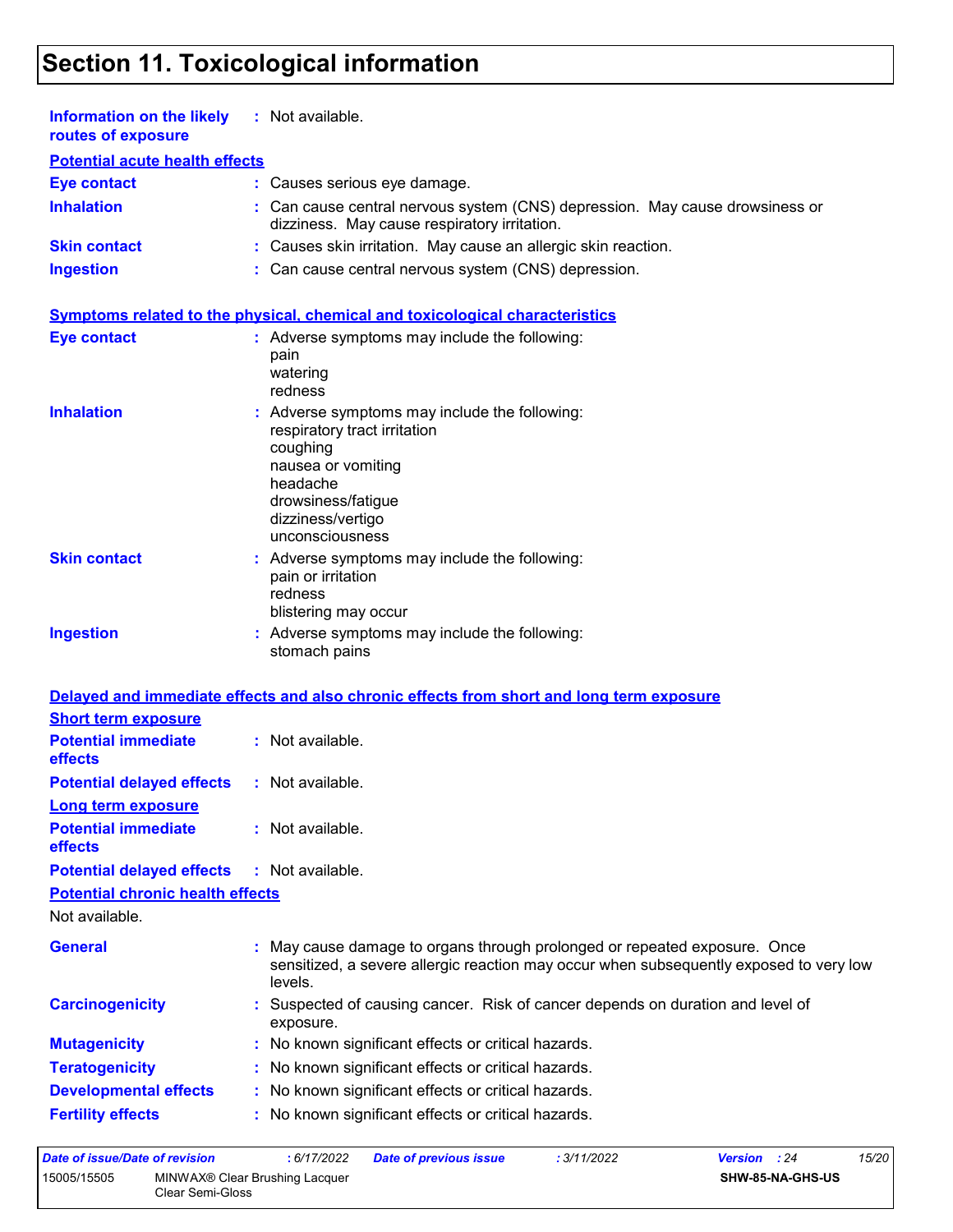#### **Numerical measures of toxicity**

**Acute toxicity estimates**

| <b>Route</b>        | <b>ATE value</b> |
|---------------------|------------------|
| Oral                | 2883.47 mg/kg    |
| Dermal              | 7850.72 mg/kg    |
| Inhalation (gases)  | 76988.91 ppm     |
| Inhalation (vapors) | 82.72 mg/l       |

### **Section 12. Ecological information**

| <b>Product/ingredient name</b> | <b>Result</b>                        | <b>Species</b>                             | <b>Exposure</b> |
|--------------------------------|--------------------------------------|--------------------------------------------|-----------------|
| 1-Butanol                      | Acute EC50 1983 mg/l Fresh water     | Daphnia - Daphnia magna                    | 48 hours        |
|                                | Acute LC50 1730000 µg/l Fresh water  | Fish - Pimephales promelas                 | 96 hours        |
| n-Butyl Acetate                | Acute LC50 32 mg/l Marine water      | Crustaceans - Artemia salina               | 48 hours        |
|                                | Acute LC50 18000 µg/l Fresh water    | Fish - Pimephales promelas                 | 96 hours        |
| Methyl n-Amyl Ketone           | Acute LC50 131000 µg/l Fresh water   | Fish - Pimephales promelas                 | 96 hours        |
| Xylene, mixed isomers          | Acute LC50 8500 µg/l Marine water    | <b>Crustaceans - Palaemonetes</b><br>pugio | 48 hours        |
|                                | Acute LC50 13400 µg/l Fresh water    | Fish - Pimephales promelas                 | 96 hours        |
| Acetone                        | Acute EC50 7200000 µg/l Fresh water  | Algae - Selenastrum sp.                    | 96 hours        |
|                                | Acute LC50 4.42589 ml/L Marine water | Crustaceans - Acartia tonsa -<br>Copepodid | 48 hours        |
|                                | Acute LC50 7460000 µg/l Fresh water  | Daphnia - Daphnia cucullata                | 48 hours        |
|                                | Acute LC50 5600 ppm Fresh water      | Fish - Poecilia reticulata                 | 96 hours        |
|                                | Chronic NOEC 4.95 mg/l Marine water  | Algae - Ulva pertusa                       | 96 hours        |
|                                | Chronic NOEC 0.016 ml/L Fresh water  | Crustaceans - Daphniidae                   | 21 days         |
|                                | Chronic NOEC 0.1 ml/L Fresh water    | Daphnia - Daphnia magna -<br>Neonate       | 21 days         |
|                                | Chronic NOEC 5 µg/l Marine water     | Fish - Gasterosteus aculeatus -<br>Larvae  | 42 days         |
| 2-Propanol                     | Acute EC50 7550 mg/l Fresh water     | Daphnia - Daphnia magna -<br>Neonate       | 48 hours        |
|                                | Acute LC50 1400000 µg/l Marine water | Crustaceans - Crangon crangon              | 48 hours        |
|                                | Acute LC50 4200 mg/l Fresh water     | Fish - Rasbora heteromorpha                | 96 hours        |
| Ethylbenzene                   | Acute EC50 4900 µg/l Marine water    | Algae - Skeletonema costatum               | 72 hours        |
|                                | Acute EC50 7700 µg/l Marine water    | Algae - Skeletonema costatum               | 96 hours        |
|                                | Acute EC50 6.53 mg/l Marine water    | Crustaceans - Artemia sp. -<br>Nauplii     | 48 hours        |
|                                | Acute EC50 2.93 mg/l Fresh water     | Daphnia - Daphnia magna -<br>Neonate       | 48 hours        |
|                                | Acute LC50 4200 µg/l Fresh water     | Fish - Oncorhynchus mykiss                 | 96 hours        |

**Persistence and degradability**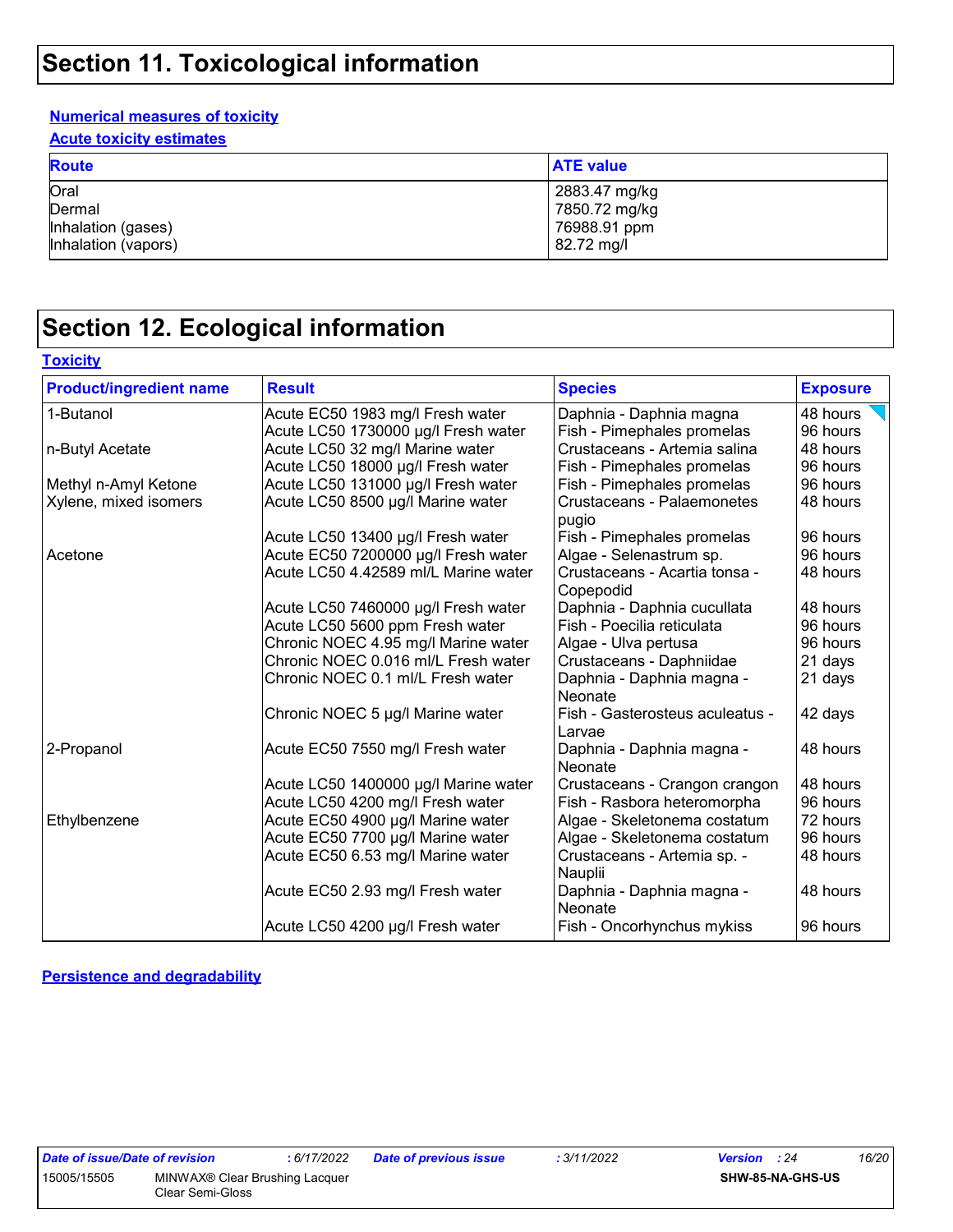| <b>Product/ingredient name</b> | <b>Aquatic half-life</b> | <b>Photolysis</b> | <b>Biodegradability</b> |
|--------------------------------|--------------------------|-------------------|-------------------------|
| 1-Butanol                      |                          |                   | Readily                 |
| n-Butyl Acetate                |                          |                   | Readily                 |
| Methyl n-Amyl Ketone           |                          |                   | Readily                 |
| Xylene, mixed isomers          |                          |                   | Readily                 |
| Acetone                        |                          |                   | Readily                 |
| 2-Propanol                     |                          |                   | Readily                 |
| Ethylbenzene                   |                          |                   | Readily                 |

#### **Bioaccumulative potential**

| <b>Product/ingredient name</b> | $\mathsf{LogP}_\mathsf{ow}$ | <b>BCF</b>   | <b>Potential</b> |
|--------------------------------|-----------------------------|--------------|------------------|
| Xylene, mixed isomers          |                             | 18.1 to 25.9 | low              |
| Heavy Aliphatic Solvent        |                             | 10 to 2500   | high             |

#### **Mobility in soil**

**Soil/water partition coefficient (K**<sub>oc</sub>)

**:** Not available.

**Other adverse effects** : No known significant effects or critical hazards.

### **Section 13. Disposal considerations**

**Disposal methods :**

The generation of waste should be avoided or minimized wherever possible. Disposal of this product, solutions and any by-products should at all times comply with the requirements of environmental protection and waste disposal legislation and any regional local authority requirements. Dispose of surplus and non-recyclable products via a licensed waste disposal contractor. Waste should not be disposed of untreated to the sewer unless fully compliant with the requirements of all authorities with jurisdiction. Waste packaging should be recycled. Incineration or landfill should only be considered when recycling is not feasible. This material and its container must be disposed of in a safe way. Care should be taken when handling emptied containers that have not been cleaned or rinsed out. Empty containers or liners may retain some product residues. Vapor from product residues may create a highly flammable or explosive atmosphere inside the container. Do not cut, weld or grind used containers unless they have been cleaned thoroughly internally. Avoid dispersal of spilled material and runoff and contact with soil, waterways, drains and sewers.

### **Section 14. Transport information**

|                                                      | <b>DOT</b><br><b>Classification</b>                                      | <b>TDG</b><br><b>Classification</b> | <b>Mexico</b><br><b>Classification</b> | <b>IATA</b>   | <b>IMDG</b>                               |
|------------------------------------------------------|--------------------------------------------------------------------------|-------------------------------------|----------------------------------------|---------------|-------------------------------------------|
| <b>UN number</b>                                     | <b>UN1263</b>                                                            | <b>UN1263</b>                       | <b>UN1263</b>                          | <b>UN1263</b> | <b>UN1263</b>                             |
| <b>UN proper</b><br>shipping name                    | <b>PAINT</b>                                                             | <b>PAINT</b>                        | <b>PAINT</b>                           | <b>PAINT</b>  | <b>PAINT</b>                              |
| <b>Transport</b><br>hazard class(es)                 | 3<br><b>MMABLE LIGH</b>                                                  | 3                                   | 3                                      | 3             | 3                                         |
| <b>Packing group</b>                                 | $\mathbf{I}$                                                             | $\mathbf{I}$                        | $\mathbf{H}$                           | $\mathbf{I}$  | Ш                                         |
| <b>Date of issue/Date of revision</b><br>15005/15505 | : 6/17/2022<br>MINWAX® Clear Brushing Lacquer<br><b>Clear Semi-Gloss</b> | <b>Date of previous issue</b>       | : 3/11/2022                            |               | 17/20<br>Version : 24<br>SHW-85-NA-GHS-US |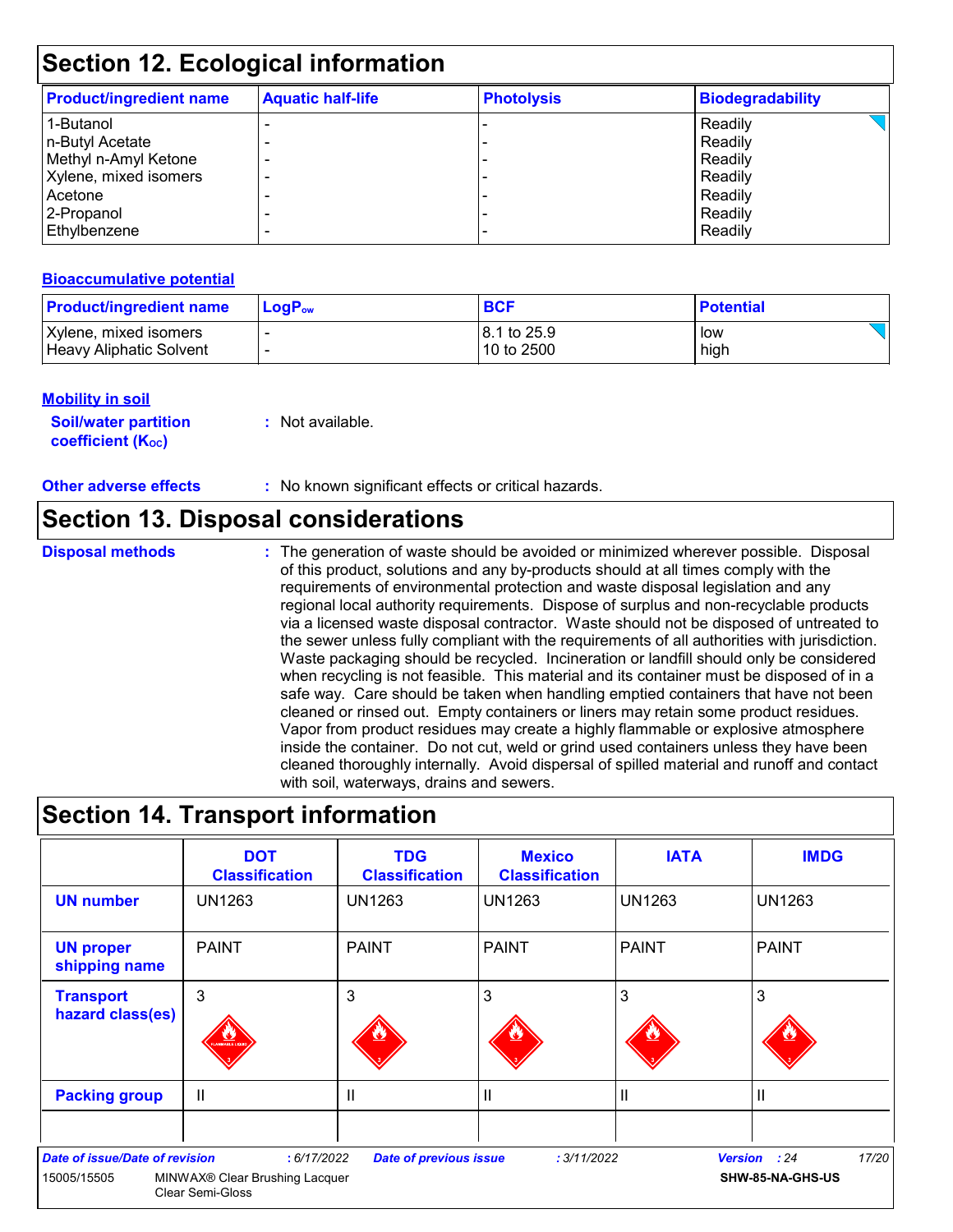| <b>Environmental</b><br>hazards                                             | No.                   | No.                                                                                                                                                                                                                                                                                                                                                                                                                                                                                                                                                                                                                                                                                 | No.                   | No. | No.                                        |
|-----------------------------------------------------------------------------|-----------------------|-------------------------------------------------------------------------------------------------------------------------------------------------------------------------------------------------------------------------------------------------------------------------------------------------------------------------------------------------------------------------------------------------------------------------------------------------------------------------------------------------------------------------------------------------------------------------------------------------------------------------------------------------------------------------------------|-----------------------|-----|--------------------------------------------|
| <b>Additional</b><br><b>information</b>                                     | <b>ERG No.</b><br>128 | Product classified<br>as per the<br>following sections<br>of the<br>Transportation of<br>Dangerous Goods<br>Regulations:<br>2.18-2.19 (Class<br>3).<br><b>ERG No.</b><br>128                                                                                                                                                                                                                                                                                                                                                                                                                                                                                                        | <b>ERG No.</b><br>128 |     | <b>Emergency</b><br>schedules F-E, S-<br>E |
| <b>Special precautions for user :</b><br><b>Transport in bulk according</b> | Not available.        | Multi-modal shipping descriptions are provided for informational purposes and do not<br>consider container sizes. The presence of a shipping description for a particular<br>mode of transport (sea, air, etc.), does not indicate that the product is packaged<br>suitably for that mode of transport. All packaging must be reviewed for suitability<br>prior to shipment, and compliance with the applicable regulations is the sole<br>responsibility of the person offering the product for transport. People loading and<br>unloading dangerous goods must be trained on all of the risks deriving from the<br>substances and on all actions in case of emergency situations. |                       |     |                                            |

**to IMO instruments**

: Not available. **Proper shipping name :**

### **Section 15. Regulatory information**

#### **SARA 313**

SARA 313 (40 CFR 372.45) supplier notification can be found on the Environmental Data Sheet.

#### **California Prop. 65**

WARNING: This product contains chemicals known to the State of California to cause cancer and birth defects or other reproductive harm.

#### **International regulations**

| International lists | Australia inventory (AIIC): Not determined.                  |
|---------------------|--------------------------------------------------------------|
|                     | China inventory (IECSC): Not determined.                     |
|                     | Japan inventory (CSCL): Not determined.                      |
|                     | Japan inventory (ISHL): Not determined.                      |
|                     | Korea inventory (KECI): Not determined.                      |
|                     | New Zealand Inventory of Chemicals (NZIoC): Not determined.  |
|                     | Philippines inventory (PICCS): Not determined.               |
|                     | Taiwan Chemical Substances Inventory (TCSI): Not determined. |
|                     | Thailand inventory: Not determined.                          |
|                     | Turkey inventory: Not determined.                            |
|                     | Vietnam inventory: Not determined.                           |
|                     |                                                              |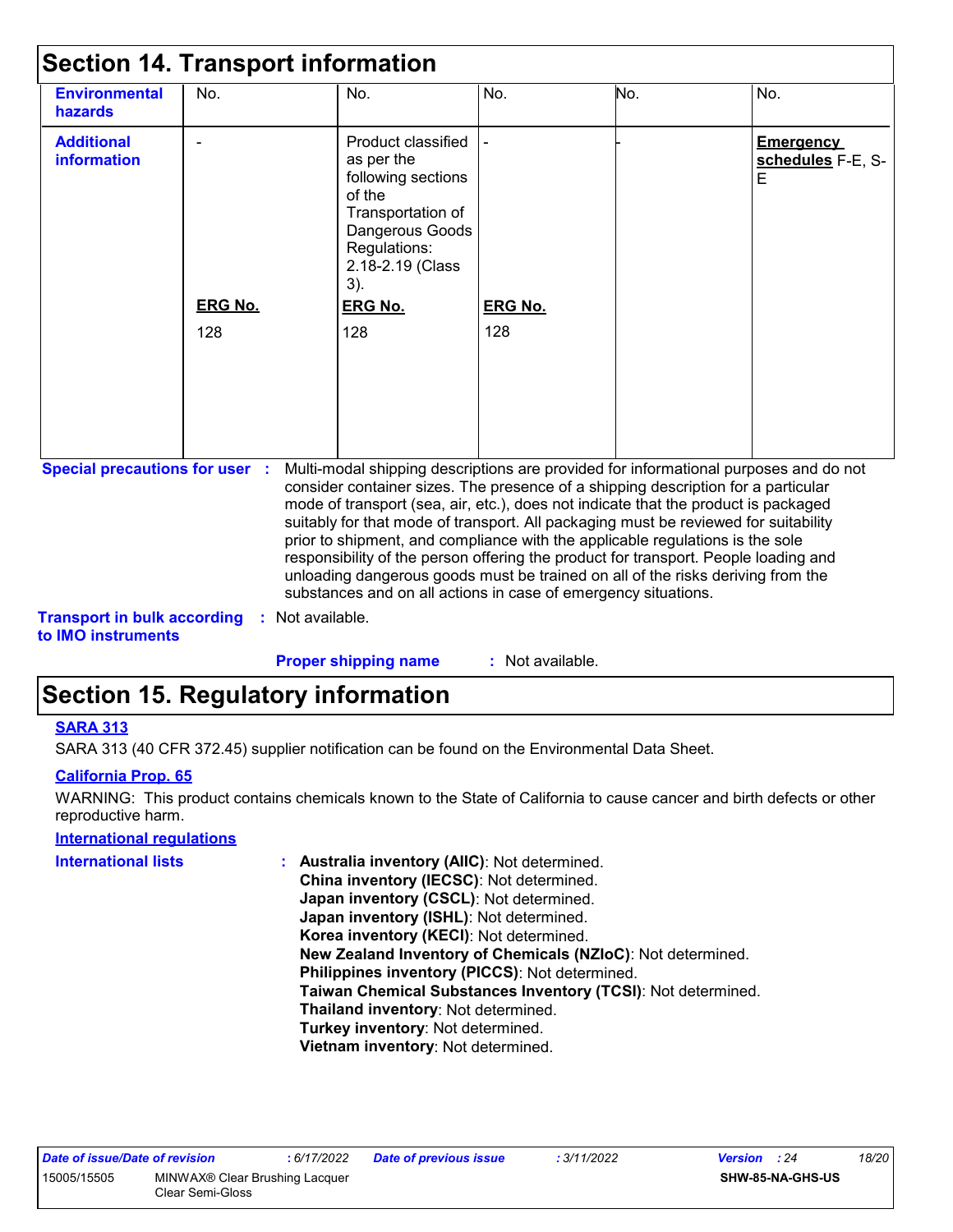### **Section 16. Other information**

**Hazardous Material Information System (U.S.A.)**



**The customer is responsible for determining the PPE code for this material. For more information on HMIS® Personal Protective Equipment (PPE) codes, consult the HMIS® Implementation Manual.**

**Caution: HMIS® ratings are based on a 0-4 rating scale, with 0 representing minimal hazards or risks, and 4 representing significant hazards or risks. Although HMIS® ratings and the associated label are not required on SDSs or products leaving a facility under 29 CFR 1910.1200, the preparer may choose to provide them. HMIS® ratings are to be used with a fully implemented HMIS® program. HMIS® is a registered trademark and service mark of the American Coatings Association, Inc.**

**Procedure used to derive the classification**

|                                                                                                                                                                                              | <b>Classification</b>                                                                                                                                                                                                                                                                                                                                                                                                                                                                                                                                                                           | <b>Justification</b>                                                                                                                                                                   |
|----------------------------------------------------------------------------------------------------------------------------------------------------------------------------------------------|-------------------------------------------------------------------------------------------------------------------------------------------------------------------------------------------------------------------------------------------------------------------------------------------------------------------------------------------------------------------------------------------------------------------------------------------------------------------------------------------------------------------------------------------------------------------------------------------------|----------------------------------------------------------------------------------------------------------------------------------------------------------------------------------------|
| FLAMMABLE LIQUIDS - Category 2<br>SKIN CORROSION/IRRITATION - Category 2<br>SKIN SENSITIZATION - Category 1<br><b>CARCINOGENICITY - Category 2</b><br>irritation) - Category 3<br>Category 3 | SERIOUS EYE DAMAGE/ EYE IRRITATION - Category 1<br>SPECIFIC TARGET ORGAN TOXICITY (SINGLE EXPOSURE) (Respiratory tract<br>SPECIFIC TARGET ORGAN TOXICITY (SINGLE EXPOSURE) (Narcotic effects) -<br>SPECIFIC TARGET ORGAN TOXICITY (REPEATED EXPOSURE) - Category 2                                                                                                                                                                                                                                                                                                                              | On basis of test data<br><b>Calculation method</b><br>Calculation method<br>Calculation method<br>Calculation method<br>Calculation method<br>Calculation method<br>Calculation method |
| <b>History</b>                                                                                                                                                                               |                                                                                                                                                                                                                                                                                                                                                                                                                                                                                                                                                                                                 |                                                                                                                                                                                        |
| <b>Date of printing</b>                                                                                                                                                                      | : 6/17/2022                                                                                                                                                                                                                                                                                                                                                                                                                                                                                                                                                                                     |                                                                                                                                                                                        |
| Date of issue/Date of<br>revision                                                                                                                                                            | : 6/17/2022                                                                                                                                                                                                                                                                                                                                                                                                                                                                                                                                                                                     |                                                                                                                                                                                        |
| Date of previous issue                                                                                                                                                                       | : 3/11/2022                                                                                                                                                                                                                                                                                                                                                                                                                                                                                                                                                                                     |                                                                                                                                                                                        |
| <b>Version</b>                                                                                                                                                                               | : 24                                                                                                                                                                                                                                                                                                                                                                                                                                                                                                                                                                                            |                                                                                                                                                                                        |
| <b>Key to abbreviations</b>                                                                                                                                                                  | : ATE = Acute Toxicity Estimate<br><b>BCF</b> = Bioconcentration Factor<br>GHS = Globally Harmonized System of Classification and Labelling of Chemicals<br>IATA = International Air Transport Association<br><b>IBC</b> = Intermediate Bulk Container<br><b>IMDG = International Maritime Dangerous Goods</b><br>LogPow = logarithm of the octanol/water partition coefficient<br>MARPOL = International Convention for the Prevention of Pollution From Ships, 1973<br>as modified by the Protocol of 1978. ("Marpol" = marine pollution)<br>$N/A = Not available$<br>SGG = Segregation Group |                                                                                                                                                                                        |

UN = United Nations

**Indicates information that has changed from previously issued version.**

#### **Notice to reader**

**It is recommended that each customer or recipient of this Safety Data Sheet (SDS) study it carefully and consult resources, as necessary or appropriate, to become aware of and understand the data contained in this SDS and any hazards associated with the product. This information is provided in good faith and believed to be accurate as of the effective date herein. However, no warranty, express or implied, is given. The information presented here applies only to the product as shipped. The addition of any material can change the composition, hazards and risks of the product. Products shall not be repackaged, modified, or tinted except as specifically instructed by the manufacturer, including but not limited to the incorporation of products not specified by the manufacturer,**

| Date of issue/Date of revision |                                                    | : 6/17/2022 | <b>Date of previous issue</b> | : 3/11/2022 | <b>Version</b> : 24 | 19/20 |
|--------------------------------|----------------------------------------------------|-------------|-------------------------------|-------------|---------------------|-------|
| 15005/15505                    | MINWAX® Clear Brushing Lacquer<br>Clear Semi-Gloss |             |                               |             | SHW-85-NA-GHS-US    |       |